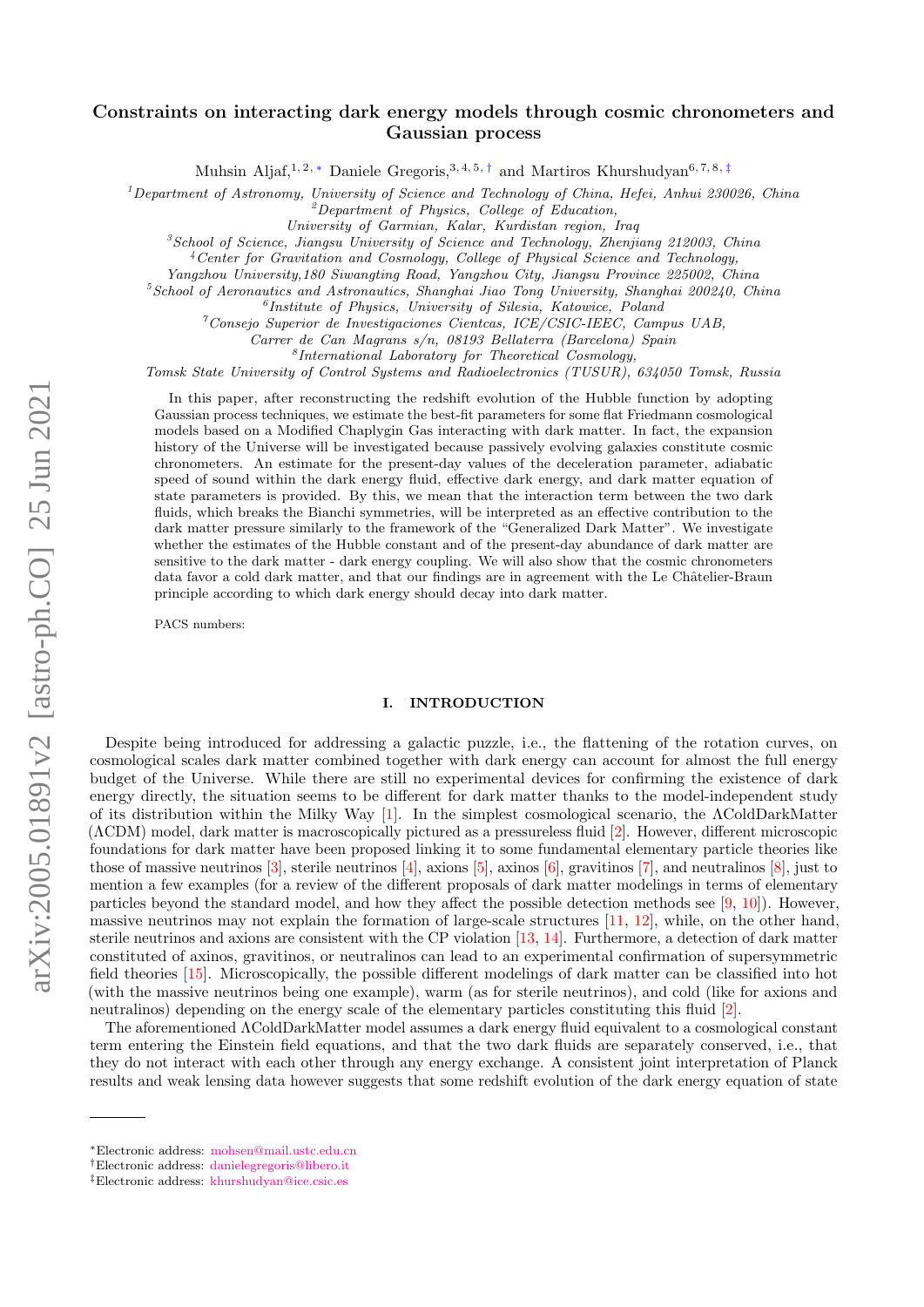parameter may be necessary [\[16,](#page-11-15) Sect.6.3]. Furthermore, interactions between dark energy and dark matter can alleviate the coincidence problem [\[17](#page-11-16)[–20\]](#page-11-17), and mitigate the discrepancies between the estimates of the Hubble constant from cosmic microwave background measurements or large scale structures versus supernovae data as argued in  $[21, 22]$  $[21, 22]$  $[21, 22]$ ; we refer as well to  $[23–40]$  $[23–40]$  for quantitative analyses on whether energy flows between dark matter and dark energy affect the estimates of various cosmological parameters. Complementary studies have investigated how the growth of instabilities in interacting dark models affects the formation of astrophysical structures  $[41-48]$  $[41-48]$ , such as primordial black holes  $[49-51]$  $[49-51]$ , and galactic halos  $[52-62]$  $[52-62]$  due to the fact that the density of dark matter does not dilute anylonger with the cube of the scale factor of the universe. Gravitational waves has been used for constraining dark interactions as well [\[63–](#page-12-7)[66\]](#page-13-0). Moreover, a coupling between the dark energy field and dark matter, with the latter pictured as neutrinos, affects the neutrinos' masses estimates [\[67–](#page-13-1)[69\]](#page-13-2). From a more mathematical point of view, specific interplays between the equation of state of dark energy and the interaction term with dark matter can give rise to different types of finite-time kinematic and matter density singularities [\[70,](#page-13-3) [71\]](#page-13-4).

For taking into account the observational requirement of an evolving equation of state of dark energy, we model the dark energy fluid as a Modified Chaplygin Gas [\[72,](#page-13-5) [73\]](#page-13-6), rather than considering just a redshift parametrization [\[74,](#page-13-7) [75\]](#page-13-8), because of its well established physical motivation. In fact, this fluid approach belongs to the wider class of chameleon field theories in which the constant equation of state parameter  $p = w\rho$  is promoted to an energy-dependent functional according to  $w \to w(\rho)$ , and therefore it exhibits a sort of running [\[76,](#page-13-9) [77\]](#page-13-10). In particular, our fluid model interpolates between an ideal fluid behavior at low energy densities and a Generalized Chaplygin Gas in the high energy limit. Therefore, we implement a sort of asymptotic freedom at low energies because the interactions within the fluid are suppressed [\[78,](#page-13-11) [79\]](#page-13-12), while at high energies, we match with the Born-Infeld paradigm with our model being formulated in terms of the Nambu-Goto string theory [\[80\]](#page-13-13).

Therefore, in this paper, we test a set of dark energy - dark matter interacting models with the purpose of enlightening the physical properties of dark matter. In fact, the interaction term between the two fluids behaves as an *effective pressure* entering the energy conservation equation, and consequently affecting the dust picture of dark matter. Thus, evaluating the effective equation of state parameter for the dark matter, we can discriminate between cold, warm, and hot models.

From the technical point of view, we employ Gaussian Process techniques for reconstructing the redshift evolution of the Hubble function with the purpose of selecting the best cosmological model involving energy flows between dark matter and dark energy. The latter is modeled in the form of the Modified Chaplygin gas. In particular, we use 30 data points for  $H = H(z)$  consisting of samples deduced from the differential age method, allowing the Gaussian Process to constrain the model parameters. Our purpose is to extend and complement the analysis of  $[81, 82]$  $[81, 82]$  $[81, 82]$  by allowing a redshift-dependent equation of state for dark energy (for accounting for Planck observations), and interactions in the dark sector (for alleviating the coincidence problem).

Our paper is organized as follows: we introduce our cosmological model in Sect. [II](#page-1-0) reviewing the physical properties of the Modified Chaplygin Gas and the features of the postulated energy exchanges between the two cosmic fluids. Then, in Sect. [III](#page-4-0) we explain the importance of the cosmic chronometers as model-independent observational data for the reconstruction of the Hubble function, and for constraining the values of the free parameters entering our class of models. In Sect. [IV](#page-5-0) we present the reconstruction for the Hubble function through gaussian processes, while in Sect. [V](#page-6-0) we describe the numerical method we have adopted for the integration of the field equations. The same Sect. exhibits explicitly also our cosmological results comparing and contrasting between the different possible choices of the interaction term. Lastly, we conclude in Sect. [VI](#page-10-0) with some remarks about the importance of our study in light of the current literature estimates of the cosmological parameters by means of various different datasets.

### <span id="page-1-0"></span>II. OVERVIEW OF THE COSMOLOGICAL MODEL

In this section we will introduce the basic equations of the cosmological model under investigation. For the geometrical modeling of the Universe we adopt the flat Friedmann metric which, in a Cartesian system of coordinates, reads [\[83\]](#page-13-16):

$$
ds^{2} = -dt^{2} + a^{2}(t)(dx^{2} + dy^{2} + dz^{2}),
$$
\n(1)

where  $a(t)$  is the time-dependent scale factor of the Universe. Moreover, we picture the matter content of the Universe as two perfect fluids with energy density  $\rho(t)$  and pressure  $p(t)$ , respectively. Their stress-energy tensors are  $T^{\mu}{}_{\nu} = \text{diag}[-\rho_i(t), p_i(t), p_i(t), p_i(t)]$  with  $i = de, m$  for dark energy and dark matter respectively. The relevant Einstein field equation  $G_{\mu\nu} = 8\pi G T_{\mu\nu}$  is given by

<span id="page-1-1"></span>
$$
\left(\frac{\dot{a}}{a}\right)^2 := H^2 = \frac{1}{3M_p^2} \left[\rho_{de} + \rho_m\right],\tag{2}
$$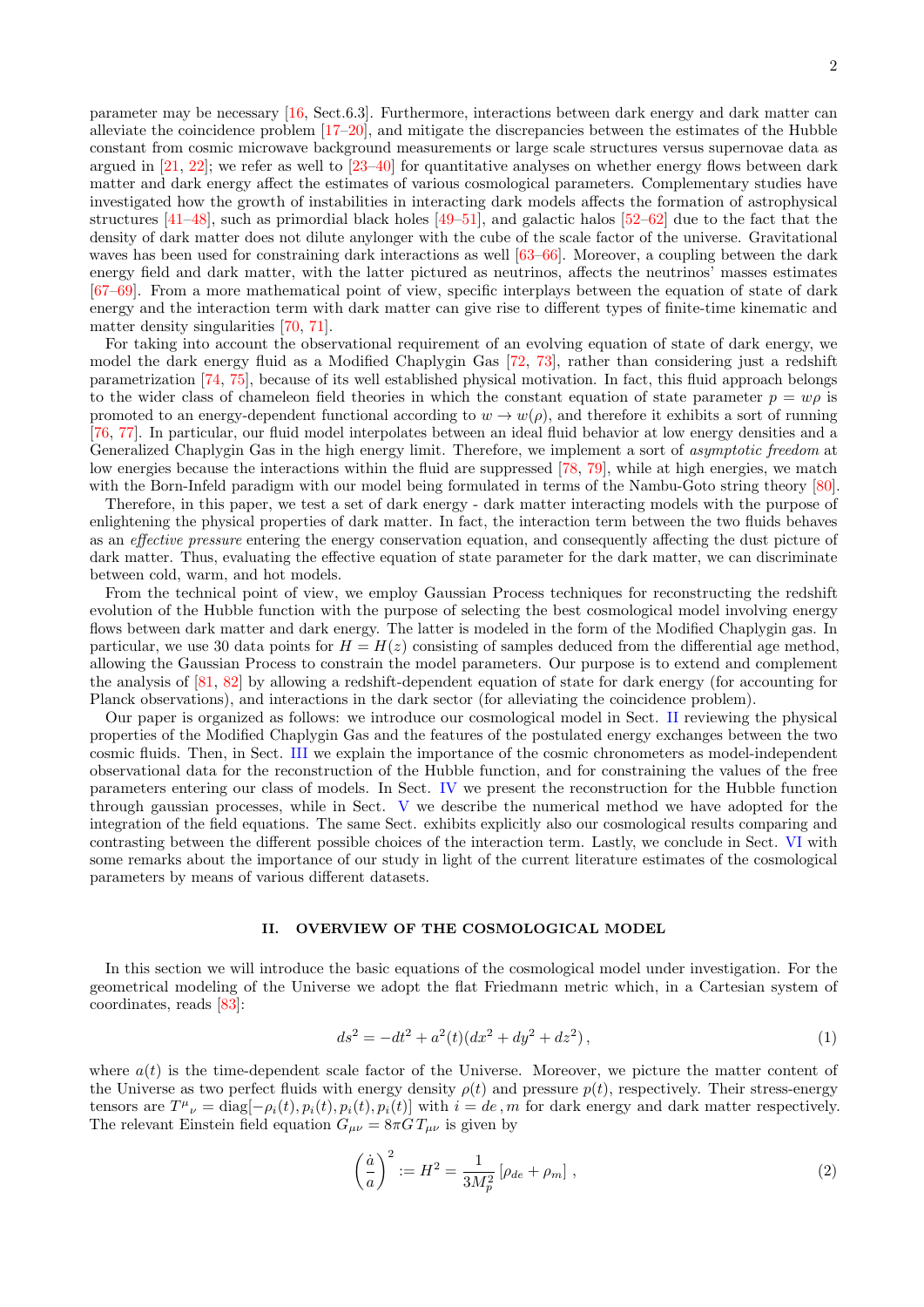where  $M_p^2 = (8\pi G)^{-1}$  is the reduced Planck mass, H is the Hubble function, and an overdot denotes a time derivative. Then, the Bianchi identities  $T^{\mu\nu}{}_{;\nu} = 0$  deliver

$$
\dot{\rho}_m + 3H\rho_m = 0,
$$
  
\n
$$
\dot{\rho}_{de} + 3H(\rho_{de} + p) = 0,
$$
\n(3)

which account for two separately-conserved dark matter and dark energy fluids. However, in this paper we will introduce an interaction term Q between these two fluids breaking the Bianchi symmetry (of course the total energy of the Universe is still conserved because dark matter is transformed into dark energy or viceversa), and the coupled evolution of the two fluids is now given by

<span id="page-2-1"></span>
$$
\dot{\rho}_m + 3H\rho_m = Q,
$$
  
\n
$$
\dot{\rho}_{de} + 3H(\rho_{de} + p) = -Q.
$$
\n(4)

#### A. Modeling of dark energy as a Modified Chaplygin Gas

For the modeling of the dark energy fluid we adopt the Modified Chaplygin Gas proposal based on the equation of state [\[84\]](#page-13-17):

<span id="page-2-0"></span>
$$
p = A\rho_{de} - \frac{B}{\rho_{de}^{\alpha}},\tag{5}
$$

in which A, B and  $\alpha$  are constant parameters while  $\rho_{de}$  is the energy density of the fluid. The modified version of the Chaplygin gas is an extension of the Generalized Chaplygin gas whose limit corresponds to the choices  $A = 0$  and  $\alpha > 0$ ; also, selecting  $A = 0$  and  $\alpha = 1$  the model reduces to the original Chaplygin gas. The Modified Chaplygin Gas implements a form of *effective freedom* in the cosmic fluid [\[78,](#page-13-11) [79\]](#page-13-12). In fact, if  $\alpha > 0$  then the equation of state [\(5\)](#page-2-0) reduces to that of an ideal fluid with pressure and energy density directly proportional to each other  $p \propto \rho$  at high energies (which can possibly occur in the first instants after the big bang). On the other hand, if  $\alpha < 0$  the linear behavior is realized at low energies (i.e., at late ages) when the fluid dilutes due to the expansion of the Universe. Since the constituents of an ideal gas have only kinetic and not potential energy, in these two regimes they essentially behave as free particles. The occurrence of one of these two cases will be explored in this paper through the use of the cosmic chronometers. The Modified Chaplygin Gas has been tested in [\[85](#page-13-18)[–88\]](#page-13-19) against Constitution+CMB + BAO data, and against Union+CMB + BAO observations using Markov Chain Monte Carlo techniques. In this paper, we will quantify the role of the interaction terms on the estimates of the cosmological parameters comparing with these literature results. More formally, exploiting the fluid - scalar field correspondence in the canonical framework [\[89,](#page-13-20) [90\]](#page-13-21), the pressure and energy density of the Chaplygin gas [\(5\)](#page-2-0) can be related to the kinetic energy  $X = -\frac{1}{2}g^{\mu\nu}\partial_{\mu}\phi\partial_{\nu}\phi$  and the potential V of a scalar field  $\phi$  via:

$$
\rho_{de} = \frac{\dot{\phi}^2}{2} + V, \qquad p = \frac{\dot{\phi}^2}{2} - V,
$$
\n(6)

or equivalently

$$
V = \frac{1}{2} \left[ (1 - A)\rho_{de} + \frac{B}{\rho_{de}^{\alpha}} \right], \qquad \dot{\phi}^{2} = (1 + A)\rho_{de} - \frac{B}{\rho_{de}^{\alpha}}.
$$
 (7)

[\[91\]](#page-13-22) has extensively investigated the characteristics of the potential  $V = V(\phi)$  in a flat Friedmann Universe dominated by the Modified Chaplygin Gas. At early times, which correspond to  $a(t) \rightarrow 0$  the potential can either approach zero (for  $A = 1$ ), or diverge (for  $A \neq 1$ ). At late times, which correspond to  $a(t) \to \infty$ , the potential approaches the constant value  $V(\phi) \to \left(\frac{B}{1+A}\right)^{\frac{1}{1+\alpha}}$ . Therefore, at late times for  $A = -1$  the potential diverges if  $\alpha > -1$ , and approaches zero otherwise. Analitically, in a flat Friedmann universe whose only energy-matter content is the Modified Chaplygin Gas [\(5\)](#page-2-0) the potential of the underlying self-interacting scalar field is [\[91,](#page-13-22) [92\]](#page-13-23):

$$
V(\phi) = \frac{1-A}{2} \left(\frac{B}{1+A}\right)^{\frac{1}{1+\alpha}} \cosh^{\frac{2}{1+\alpha}} \frac{\sqrt{3(1+A)}(1+\alpha)\phi}{2} + \frac{B}{2} \left(\frac{B}{1+A}\right)^{-\frac{\alpha}{1+\alpha}} \cosh^{-\frac{2}{1+\alpha}} \frac{\sqrt{3(1+A)}(1+\alpha)\phi}{2}.
$$
\n(8)

#### B. Modeling of the interaction terms

An interaction term between the dark matter particles and the dark energy molecules behaves phenomenologically as an effective pressure Π which couples the conservation equations of the two cosmic fluids (breaking the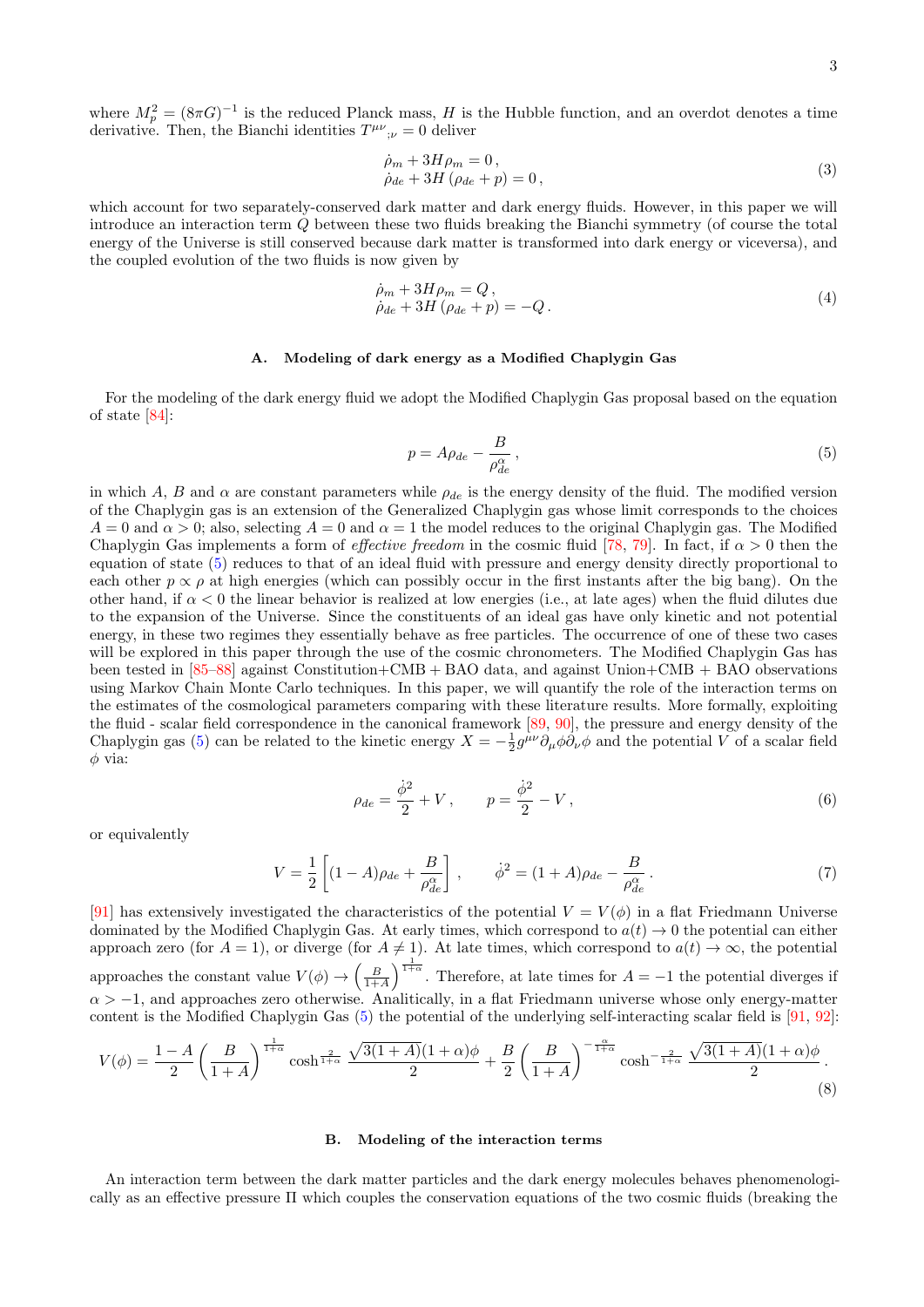Bianchi identities). In general, the interaction term would be written as [\[93,](#page-13-24) [94\]](#page-13-25)

$$
Q = 3H\Pi. \tag{9}
$$

In this paper, we consider an effective pressure parametrized as

<span id="page-3-0"></span>
$$
\Pi = b \frac{\rho_{de}^m r^{-n} + (-1)^s \rho_m^m r^n}{\rho^u},
$$
\n(10)

where the parameter b quantifies the strength of interactions between dark energy and dark matter. This quantity cannot be fixed by any theoretical first principle argument, and therefore its value will be estimated through the model selection procedure. A non-zero value for  $b$  can be interpreted as a manifestation of a fifth force mediated by a postulated *cosmon field* acting between dark matter and dark energy [\[95\]](#page-13-26) violating the weak equivalence principle  $[96]$ . In particular, a positive b implies that dark energy is decaying into dark matter, while a negative sign is consistent with an energy flow in the opposite direction. The Le Châtelier-Braun principle favors a decay of dark energy into dark matter (and not viceversa) for maintaining the whole system close to thermal equilibrium because in this case the entropy of the universe will increase [\[97\]](#page-13-28). Interestingly, it seems that it is still an open question how to reconcile thermodynamically viable interacting models with the problem of formation of astrophysical structures [\[98\]](#page-13-29). In [\(10\)](#page-3-0)  $\rho = \rho_{de} + \rho_m$  is the total energy budget of the universe, and

 $\mathbf{r}$ 

$$
r = \frac{\rho_{de}}{\rho_m} \tag{11}
$$

is the relative abundance of the two cosmic fluids. In this section, we will show that the elegant parametrization [\(10\)](#page-3-0) is rich enough for covering both the models with linear and nonlinear energy interactions, and with fixed or variable direction of the energy flow. In fact, for s odd the effective pressure  $\Pi$  is allowed, at least in principle, to switch its sign during the time evolution of the Universe depending on the interplay between the densities of the two dark fluids. This scenario would correspond to a phase transition between decelerating-accelerating (or viceversa) phases of the universe  $[99-101]$  $[99-101]$ . In light of this dependence on the background energy density when s is odd, the effective pressure can be interpreted as a chameleon field [\[76,](#page-13-9) [77\]](#page-13-10). We stress that the interaction term [\(10\)](#page-3-0) relies only on the abundance of the two dark fluids, and not on their physical nature or modeling (we just need to assume a time-evolving dark energy, which therefore rules out the case of a cosmological constant) [\[102\]](#page-14-1). To summarize, we can speak of effective pressure because in this class of models dark matter is behaving as a non-ideal fluid with equation of state parameter  $\Pi/\rho_m$ , and not anylonger as pressureless dust [\[103\]](#page-14-2). The inferred value for the effective dark matter equation of state parameter will allow us to discriminate between the models of cold vs. warm vs. hot dark matter. The explicit models we will test in this paper are:

<span id="page-3-1"></span>
$$
Q_1 = 3Hb\rho_{de} \,,\tag{12}
$$

which corresponds to the choice  $m = 1$ ,  $n = 0$ ,  $s \to \infty$ ,  $u = 0$ .

$$
Q_2 = 3Hb\rho_m \,,\tag{13}
$$

which corresponds to the choice  $m = 1$ ,  $n = 1$ ,  $s \to \infty$ ,  $u = 0$ .

$$
Q_3 = 3Hb\left(\rho_{de} + \rho_m\right),\tag{14}
$$

which corresponds to the choice  $m = 1$ ,  $n = 0$ ,  $s = 0$ ,  $u = 0$ .

$$
Q_4 = 3Hb\left(\rho_{de} - \rho_m\right),\tag{15}
$$

which corresponds to the choice  $m = 1$ ,  $n = 0$ ,  $s = 1$ ,  $u = 0$ . In this model the effective pressure  $\Pi$  may switch its sign during the evolution of the universe depending on the relative abundance between the two dark fluids, inverting the direction of the energy flow from dark matter to dark energy.

$$
Q_5 = 3Hb\sqrt{\rho_{de}\rho_m},\tag{16}
$$

which corresponds to the choice  $m = 1/2$ ,  $n = 1/2$ ,  $s \to \infty$ ,  $u = 0$ .

$$
Q_6 = 3Hb \frac{\rho_{de}\rho_m}{\rho_{de} + \rho_m},\tag{17}
$$

which corresponds to the choice  $m = 2$ ,  $n = 1$ ,  $s \to \infty$ ,  $u = 1$ .

$$
Q_7 = 3Hb \frac{\rho_{de}^2}{\rho_{de} + \rho_m},\tag{18}
$$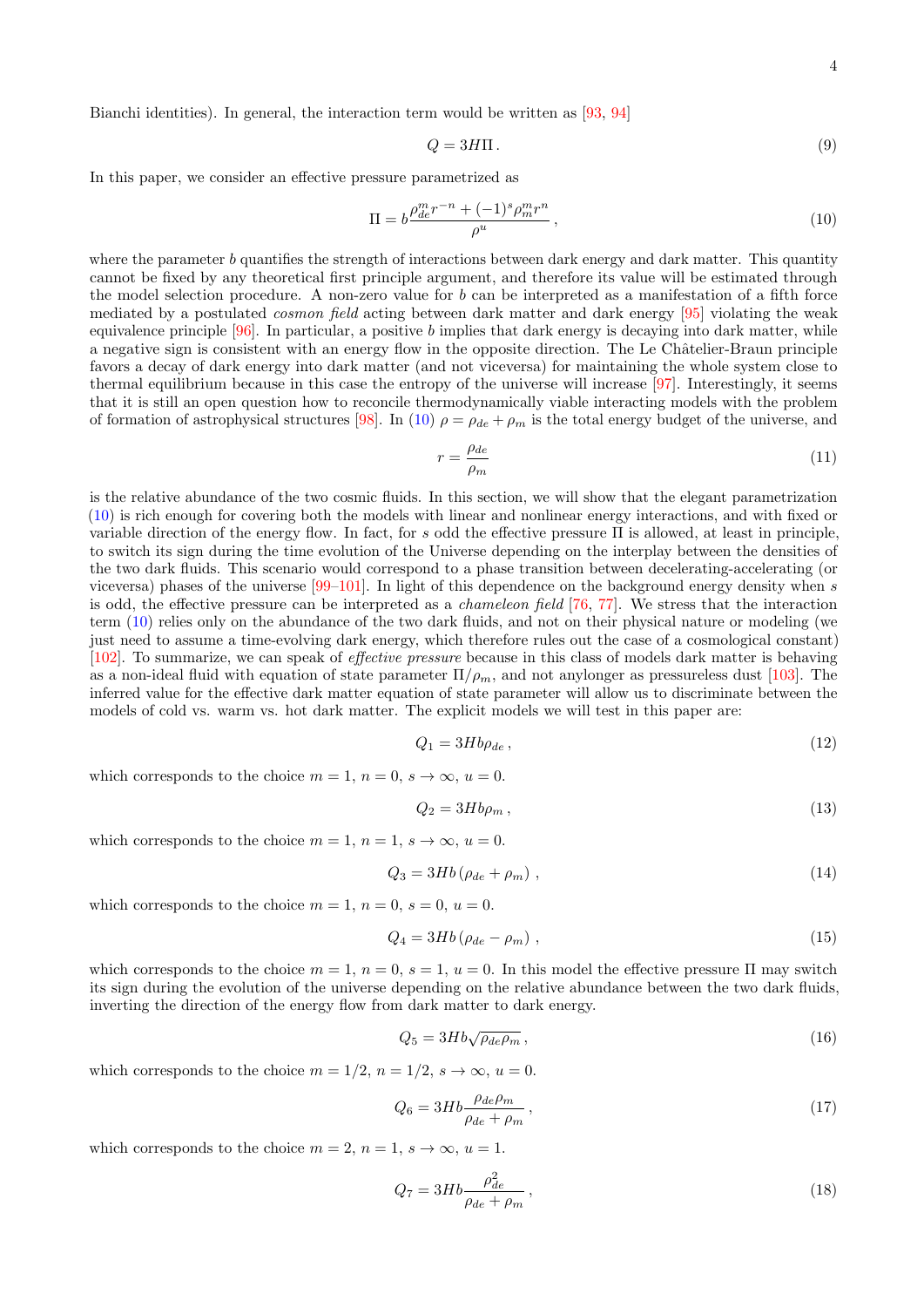<span id="page-4-1"></span>

| $\boldsymbol{z}$ | H(z) | $\sigma_H$ | $\boldsymbol{z}$ | H(z)  | $\sigma_H$ |
|------------------|------|------------|------------------|-------|------------|
| 0.07             | 69   | 19.6       | 0.4783           | 80.9  | 9          |
| 0.09             | 69   | 12         | 0.48             | 97    | 62         |
| 0.12             | 68.6 | 26.2       | 0.593            | 104   | 13         |
| 0.17             | 83   | 8          | 0.68             | 92    | 8          |
| 0.179            | 75   | 4          | 0.781            | 105   | 12         |
| 0.199            | 75   | 5          | 0.875            | 125   | 17         |
| $0.2\,$          | 72.9 | 29.6       | 0.88             | 90    | 40         |
| 0.27             | 77   | 14         | 0.9              | 117   | 23         |
| 0.28             | 88.8 | 36.6       | 1.037            | 154   | 20         |
| 0.352            | 83   | 14         | 1.3              | 168   | 17         |
| 0.3802           | 83   | 13.5       | 1.363            | 160   | 33.6       |
| 0.4              | 95   | 17         | 1.4307           | 177   | 18         |
| 0.4004           | 77   | 10.2       | 1.53             | 140   | 14         |
| 0.4247           | 87.1 | 11.1       | 1.75             | 202   | 40         |
| 0.44497          | 92.8 | 12.9       | 1.965            | 186.5 | 50.4       |

TABLE 1. The observational data for  $H = H(z)$  and their uncertainty  $\sigma_H$  in units of km/s/Mpc. The 30 data points were obtained from the differential age method of cosmic chronometers. This table is taken from [\[107\]](#page-14-3) (see references therein for comments about each data point).

which corresponds to the choice  $m = 2$ ,  $n = 0$ ,  $s \to \infty$ ,  $u = 1$ .

<span id="page-4-3"></span>
$$
Q_8 = 3Hb \frac{\rho_m^2}{\rho_{de} + \rho_m},\tag{19}
$$

which corresponds to the choice  $m = 2$ ,  $n = 2$ ,  $s \to \infty$ ,  $u = 1$ .

The interaction terms  $Q_3$  and  $Q_4$  are symmetric under the reflection  $\rho_{de} \leftrightarrow \rho_m$ . The linear interaction terms  $Q_1$ - $Q_4$  can be interpreted as a first-order Taylor expansion, which holds at low energy densities for any parameterization of the term  $Q$ . On the other hand, an analogy with chemical and nuclear reactions suggests that the interaction term should depend on the product of the abundances of the two species [\[104\]](#page-14-4). Lastly, looking at the Friedmann equation [\(2\)](#page-1-1), we note that, as for any model with interactions, the evolution of the Hubble function remains decoupled from the evolution of the cosmic fluids [\[105\]](#page-14-5). We stress that when assuming these types of interactions, the following hypothesis should be made: interactions are negligible at high redshifts growing in strength at lower redshifts, motivating the analysis of their impact on the cosmological parameters from available observational datasets.

### <span id="page-4-0"></span>III. COSMIC CHRONOMETERS DATA

The role of passively evolving early galaxies as *cosmic chronometers* permits to measure the expansion history of the Universe directly without the need of relying on any cosmological model, and in particular without the need of making any at a priori hypothesis on the nature of dark energy and dark matter. In fact, this approach is based on the measurement of the differential age evolution as a function of the redshift for these galaxies, which in turn provides a direct estimate of the Hubble parameter:

<span id="page-4-2"></span>
$$
H(z) = -\frac{1}{(1+z)}\frac{dz}{dt} \approx -\frac{1}{(1+z)}\frac{\Delta z}{\Delta t}.
$$
\n(20)

The redshift is related to the scale factor of the Universe via

$$
1 + z = \frac{1}{a}.\tag{21}
$$

The dependence on the measurement of a differential quantity, that is  $\Delta z/\Delta t$ , is the most important strength of this approach because it provides many advantages in minimizing some common sources of uncertainty and systematic effects (for a detailed discussion see [\[106\]](#page-14-6)). We exploit 30 data points of  $H = H(z)$  consisting of 30 point samples deduced from the differential age method. Keeping this in mind, first, we will use Gaussian Process techniques for reconstructing the Hubble vs. Redshift evolution, and then we will optimize the free parameters of our family of cosmological interacting models. The data points we will consider are taken from [\[107\]](#page-14-3) and are exhibited in Table [1.](#page-4-1) Then, we can select the best model by estimating the differential area  $\Delta A'$  as explained in detail in the next section.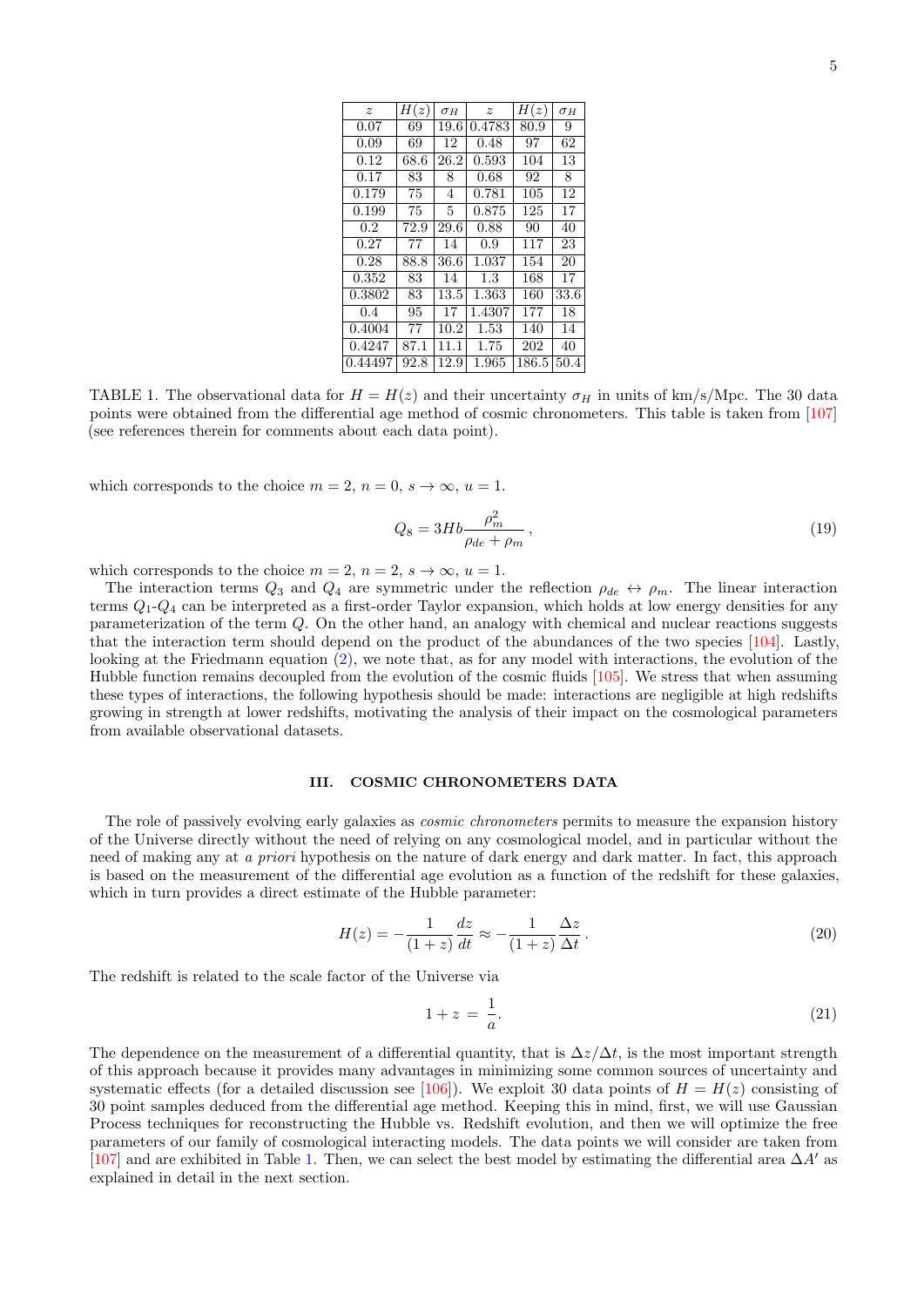#### <span id="page-5-0"></span>IV. GAUSSIAN PROCESS TECHNIQUES FOR THE  $H = H(z)$  RECONSTRUCTION

Gaussian process techniques, which have been studied in detail in [\[108\]](#page-14-7), constitute a set of model-independent algorithms that can be exploited for the reconstruction of the Hubble parameter; they are particularly useful when studying dark energy - dark matter interacting models. This procedure relies on the following assumptions. First, it is assumed that each observational datum satisfies a Gaussian distribution in such a way that the full set of observational data obey to a multivariate normal distribution. The relationship between two different data points is accounted for by a function called covariance function. The values of the data at some redshift point at which they have not been directly measured would be extrapolated with the use of the covariance function because the points obey to the multivariate normal distribution. Besides, also the derivative (up to some order) of the function, that we want to reconstruct, at these data points, can be calculated through the covariance function. Therefore, this mathematical formalism allows us to numerically reconstruct every smooth function at any point via its dependence on the data and the values of the slopes at those points. Thus, the crucial task in Gaussian process techniques is to determine the covariance function at different points starting from the available measured data.

In general, when reconstructing a mathematical function through a gaussian process algorithm, different functional behavior of the covariance function may be implemented. The most convenient choice is to consider the probability distribution of the measured data points keeping in mind that the Gaussian process should be regarded as a generalization of the Gaussian probability distribution. In this paper, the observational data are the distances  $D$  to the host galaxies which obey to a Gaussian distribution with certain known mean and variance. With this information in hand, Gaussian processes allow us to reconstruct at posteriorly the distribution of the function  $H(z)$  implementing the known Gaussian distribution characterizing D into [\(20\)](#page-4-2).

Therefore, the key of this algorithm is the covariance function  $k(z_1, z_2)$  which correlates the values of the distance to a certain galaxy  $D(z)$  at the two different redshift ages  $z_1$  and  $z_2$ . In general, one can choose from different functional behaviors for the covariance function  $k(z_1, z_2)$ , all of which are characterized by the two hyperparameters  $\sigma_f$  and  $\ell$ ; the latter would be determined testing against the observational data via a marginal likelihood. As a subsequent step, exploiting the inferred covariance function, the values of the function we want to reconstruct can be extrapolated at any arbitrary redshift point for which no measured data are available. Then, using the relation between the Hubble function  $H(z)$  and the distance D, the redshift evolution of the Hubble function can be provided. Due to its model independence, this method has been widely applied in the reconstruction of dark energy equation of state and of the Hubble parameter [\[109](#page-14-8)[–112\]](#page-14-9), or in the test of the concordance model [\[113](#page-14-10)[–115\]](#page-14-11), for the analysis of the dynamical features of the dark energy by taming the matter degeneracy [\[99\]](#page-13-30), and in light of cosmic chronometers in the ΛCDM model [\[81\]](#page-13-14). The purpose of the present work is exactly to improve the latter by considering an evolving dark energy equation of state based on the Modified Chaplygin Gas fluid.

In this paper we adopt a gaussian exponential distribution as our covariance function  $k(z_1, z_2)$ :

<span id="page-5-1"></span>
$$
k(z_1, z_2) = \sigma_f^2 \exp\left(-\frac{(z_1 - z_2)^2}{2\ell^2}\right).
$$
 (22)

We can reconstruct the redshift evolution of the Hubble function and that of the equation of state of dark energy (Modified Chaplygin Gas in our case) by modifying the GaPP package developed in [\[108\]](#page-14-7). We exhibit the outcome of the Reconstruction Process in Fig. [1](#page-6-1) in which we display both the reconstructed H vs.  $z$  curve and the 30 model-independent measurements of  $H(z)$  with the corresponding error bars we have used (compare with Table [1\)](#page-4-1). The blue surface represents the  $1\sigma$  confidence region of the reconstruction.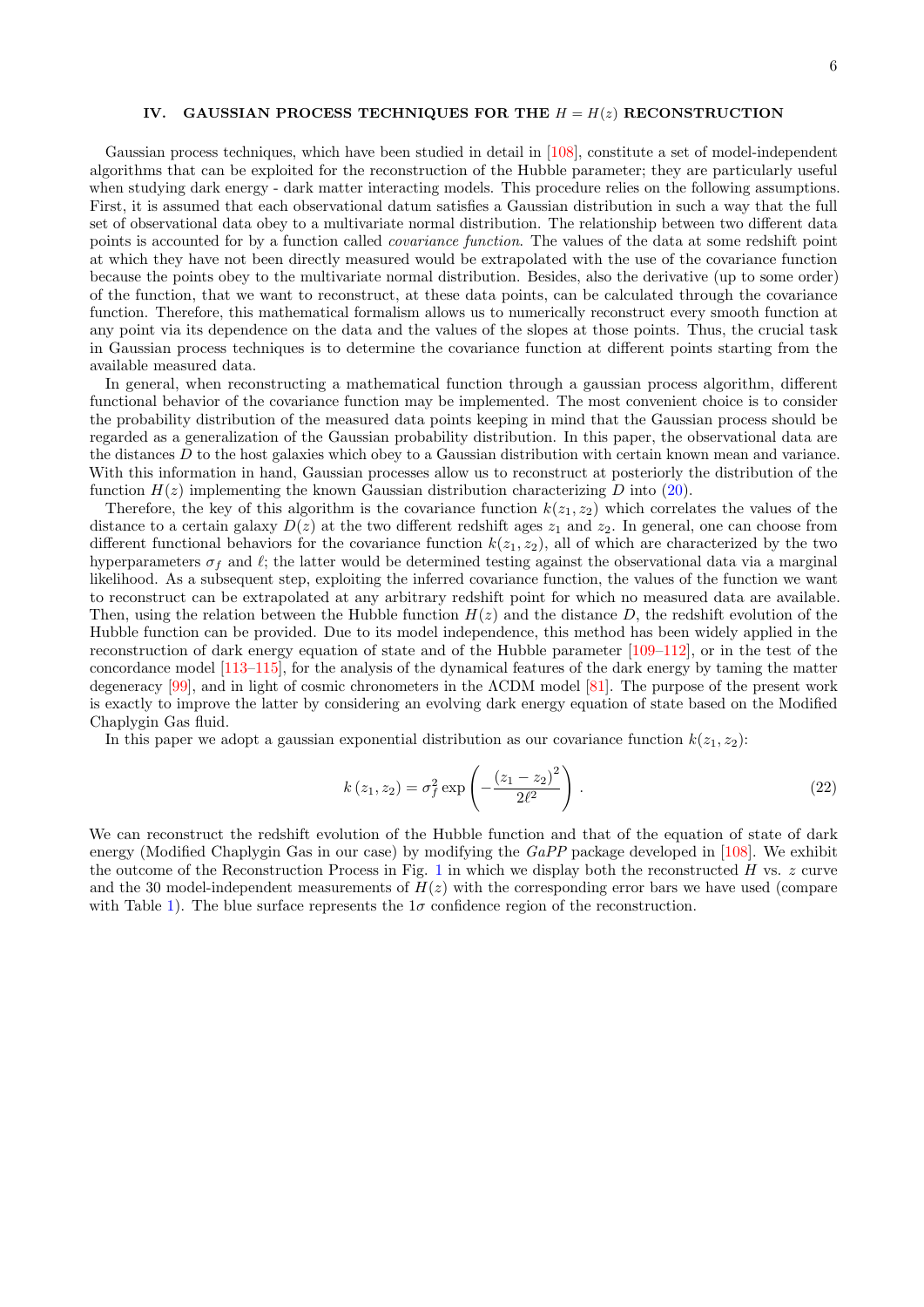<span id="page-6-1"></span>

FIG. 1. The figure displays the reconstructed curve for  $H = H(z)$  using Gaussian process techniques assuming an exponential covariance function and the 30 model-independent measurements of  $H(z)$  with the corresponding error bars. The blue surface represents the  $1\sigma$  confidence region of the reconstruction.

# <span id="page-6-0"></span>V. NUMERICAL ANALYSIS

We integrate the system constituted by the Friedmann equation [\(2\)](#page-1-1) and by the energy conservation equations  $(4)$  using the iterative numerical differential equations solvers known under the name of *Runge-Kutta method* [\[116\]](#page-14-12). This method uses the input for the initial values, let us say  $(x_n, y_n)$ , for evolving them into  $(x_{n+1}, y_{n+1})$ by use of a discretized system of equations. Explicitly, the steps of the numerical algorithm we used to integrate our system of differential equations read as [\[116\]](#page-14-12):

$$
K1 = h \cdot f(x_n, y_n),
$$
  
\n
$$
K_2 = h \cdot f\left(x_n + \frac{h}{2}, y_n + \frac{K_1}{2}\right),
$$
  
\n
$$
K_3 = h \cdot f\left(x_n + \frac{h}{2}, y_n + \frac{K_2}{2}\right),
$$
  
\n
$$
K_4 = h \cdot f(x_n + h, y_n + K_3),
$$
  
\n
$$
y_{n+1} = y_n + \frac{K_1}{6} + \frac{K_2}{3} + \frac{K_3}{3} + \frac{K_4}{6},
$$
\n(23)

where h is the step size and  $f(x, y)$  is the differential equation to solve, i.e. the Friedmann equation and energy conservation equations, respectively. Once provided with a set of initial conditions, this algorithm is able to deliver the values for the Hubble function, the energy density of dark matter and of dark energy for each interacting model. After integrating numerically the theoretical field equations, we implement the procedures from  $[111]$  for the gaussian reconstruction, and from  $[81]$  for the model selection:

• We use the data from Table [1](#page-4-1) to generate the mock samples for the 30 values of the Hubble function at the same redshift, and for each redshift value  $z_i(i = 1, \ldots, 30)$ , assuming that the measurements follow a Gaussian randomized distribution:

$$
H^{\text{mock}}(z_i) = H(z_i) + r\sigma_i, \qquad (24)
$$

where r is a Gaussian random variable with mean 0, variance 1, and  $\sigma_i$  is the dispersion at  $z_i$ .

• Then, we reconstruct the mock function  $H^{mock}(z)$ , and we calculate a normalized absolute area difference between this function and the actual function using the formula

<span id="page-6-2"></span>
$$
\Delta A' = \frac{\int_0^2 dz \, |H^{\text{mock}}(z) - H(z)|}{\int_0^2 dz H(z)} \,. \tag{25}
$$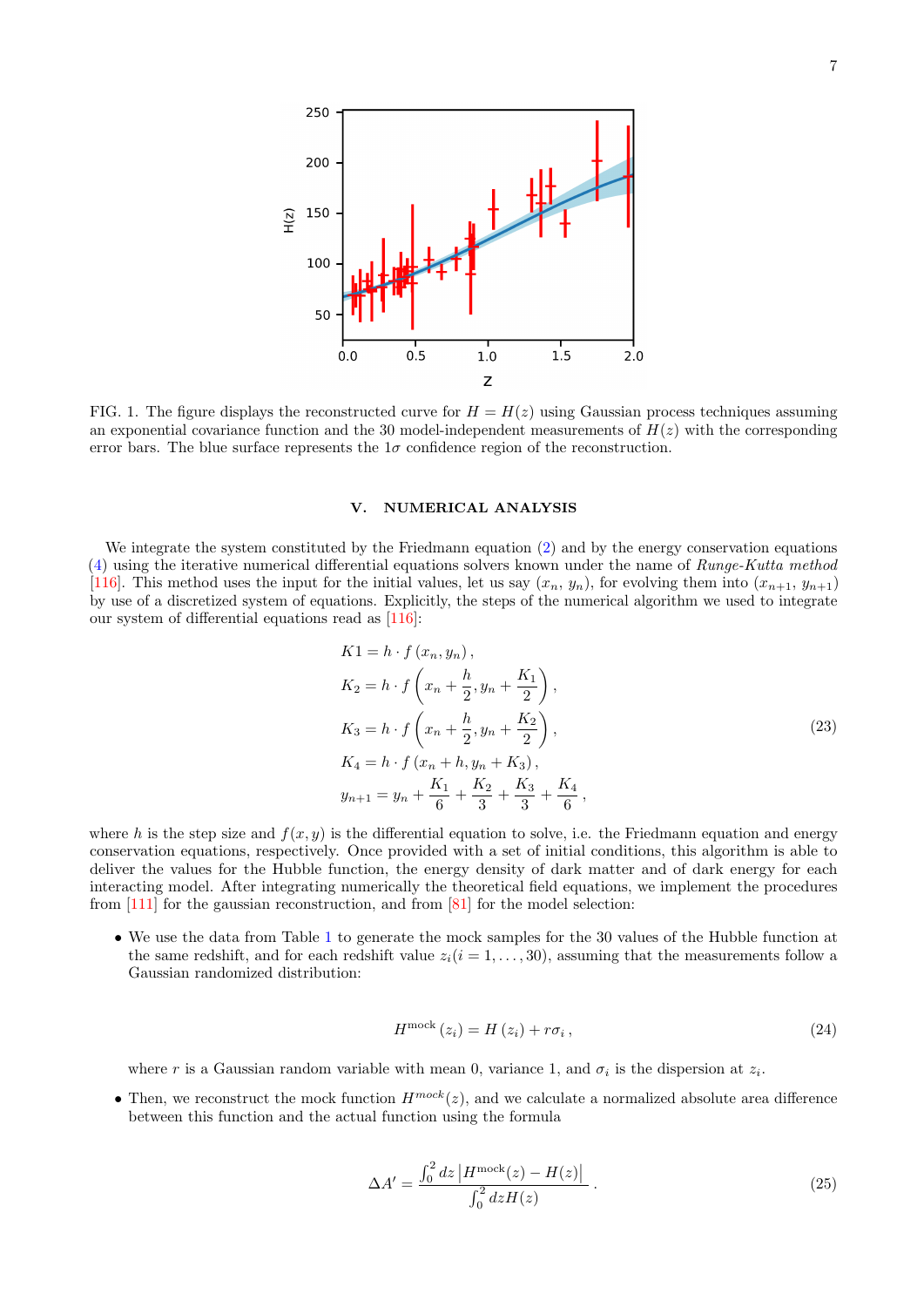The probability that the theoretical prediction of our cosmological model differs from the reconstructed function is quantified by the differential area  $\Delta A'$  which should be minimized by optimizing appropriately the values of the model free parameters. In fact, we will need to estimate the possible randomized realizations which come with a differential area smaller than a specific value by presenting the cumulative probability distribution versus  $\Delta A'$ . In our paper we are required to adopt this so-called Area Minimization Statistic rather than discrete sampling statistics, e.g. weighted least squares, because we are comparing two continuous curves and not isolated points [\[117,](#page-14-14) Sect.5].

• Lastly, we build the distribution of frequency versus differential area  $\Delta A'$  from which we can construct the cumulative probability distribution.

Applying this procedure to every interacting model  $Q_i$  that we have introduced in Sect. [II,](#page-1-0) we calculate the differential area  $\Delta A'$  from [\(25\)](#page-6-2) by replacing  $H_{mock}$  with the reconstructed function  $H_i(z)$ . Furthermore, we optimize the values of the free parameters characterizing each model (three parameters  $(A, B, \alpha)$ ) which enter the equation of state of the Modified Chaplygin Gas as from  $(5)$ , and the parameter b quantifying the strength of the interactions between dark energy and dark matter). We allow these free paramaters to take values in the following ranges:  $H_0 \in (40, 90)$ ,  $\Omega_{m0} \in (0.2, 0.7)$ ,  $A \in (-2, 2)$ ,  $B \in (-2, 2)$ ,  $b \in (-1, 1)$ , and  $\alpha \in (-1.0, 1.0)$ .

### A. Numerical results

Being the cosmic chronometers data in Table [1](#page-4-1) dependent on the redshift and not on the time, for tackling the optimization process it is mathematically convenient to recast the model equations  $(2)-(4)-(5)$  $(2)-(4)-(5)$  $(2)-(4)-(5)$  $(2)-(4)-(5)$  $(2)-(4)-(5)$  as

$$
\frac{dH}{dz} = \frac{3H^2 + p}{2(1+z)H}, \quad \frac{d\Omega_m}{dz} = -\frac{Q + 3H\Omega_m p}{3(1+z)H^3}, \quad p = 3A(1 - \Omega_m)H^2 - \frac{B}{(3(1 - \Omega_m)H^2)^{\alpha}},\tag{26}
$$

where we have used [\(20\)](#page-4-2), the definitions of the matter parameters  $\Omega_{de} = \frac{\rho_{de}}{3H^2}$  and  $\Omega_m = \frac{\rho_m}{3H^2}$ , and the Friedman equation  $\Omega_{de} + \Omega_m = 1$ . Each interaction term  $Q_i$  should also be re-expressed as a function of  $\Omega_m$  and  $H^2$ , rather than of  $\rho_m$  and  $\rho_{de}$ , accordingly.

We exhibit in Table [2](#page-8-0) the best fit values for the model parameters  $H_0$ ,  $\Omega_{m0}$ , A, B,  $\alpha$ , and b for each dark energy - dark matter interacting model. Table [3](#page-8-1) shows the present-day values of the deceleration parameter  $q_0$ , adiabatic speed of sound squared for the dark energy fluid  $c_s^2 = \frac{\partial p}{\partial \rho_{de}} = A + \frac{\alpha B}{\rho_{de}^{A_c}}$  $\frac{\alpha B}{\rho_{\rm de}^{\alpha+1}}$ , and the effective equation of state parameters for dark energy  $\omega = \frac{p}{\rho_{de}}$ , and dark matter  $\omega_{eff} = \frac{\Pi}{\rho_m}$  for each interacting model. The deceleration parameter is computed using the formula  $q = \frac{1+3\omega(1-\Omega_m)}{2}$ . We display in Fig[.2](#page-9-0) the cumulative distribution of the differential area  $\Delta A'$ , as calculated from [\(25\)](#page-6-2), for each cosmological model under investigation. We remind that the interaction terms between dark energy and dark matter can be found in  $(12), \ldots, (19)$  $(12), \ldots, (19)$  $(12), \ldots, (19)$  for  $Q_1, ..., Q_8$  respectively and that the former fluid is pictured according to the equation of state [\(5\)](#page-2-0).

The error bars presented in Table [2](#page-8-0) are found by applying Markov-Chain-Monte-Carlo hammer (emcee) Bayesian data analysis with flat priors about the mean values we have previously found through the interplay of gaussian reconstruction and optimization process<sup>1</sup> [\[118\]](#page-14-15). This procedure relies on the assumption that the data in Table [1](#page-4-1) come with independent Gaussian errors, and we refer to [\[119\]](#page-14-16) for an assessment of this claim. Then, the error bars in Table [3](#page-8-1) are computed from those in Table [2](#page-8-0) via the propagation formula

<span id="page-7-0"></span>
$$
\sigma_{f(x,y,z,...)} = \sqrt{\left(\frac{\partial f(x,y,z,...)}{\partial x}\right)^2 \sigma_x^2 + \left(\frac{\partial f(x,y,z,...)}{\partial y}\right)^2 \sigma_y^2 + \left(\frac{\partial f(x,y,z,...)}{\partial z}\right)^2 \sigma_z^2 + \dots} \tag{27}
$$

Moreover, we have found that should we replace the gaussian kernel  $(22)$  with the Matérn one<sup>2</sup> [\[81,](#page-13-14) Eq.(A.1)]

$$
k(z_1, z_2) = \sigma_f^2 \exp\left(-\frac{3|z_1 - z_2|}{l}\right) \left(1 + \frac{3|z_1 - z_2|}{l} + \frac{27|z_1 - z_2|^2}{7l^2} + \frac{18|z_1 - z_2|^3}{7l^3} + \frac{27|z_1 - z_2|^4}{35l^4}\right) \tag{28}
$$

in the reconstruction of the cosmic history  $H = H(z)$  before performing the optimization process, the estimates of the mean values we have presented in Table [2](#page-8-0) would be affected at most by a 3% variation. This is less than both their  $1\sigma$  $1\sigma$  uncertainty and than the uncertainties which affect the astrophysical data from Table 1 on which the reconstruction is based.

<sup>&</sup>lt;sup>1</sup> Our python code is an appropriate re-elaboration of the freely available one <https://emcee.readthedocs.io/en/stable/tutorials/line/>

<sup>&</sup>lt;sup>2</sup> It is already known that the Matérn kernel provides a less smooth reconstructed curve for the function  $H(z)$  vs.  $z$  [\[81,](#page-13-14) Fig.7] making more problematic for the ΛCDM model to account for the data at high redshift because the reconstruction delivers a slower increase than the one predicted by the model.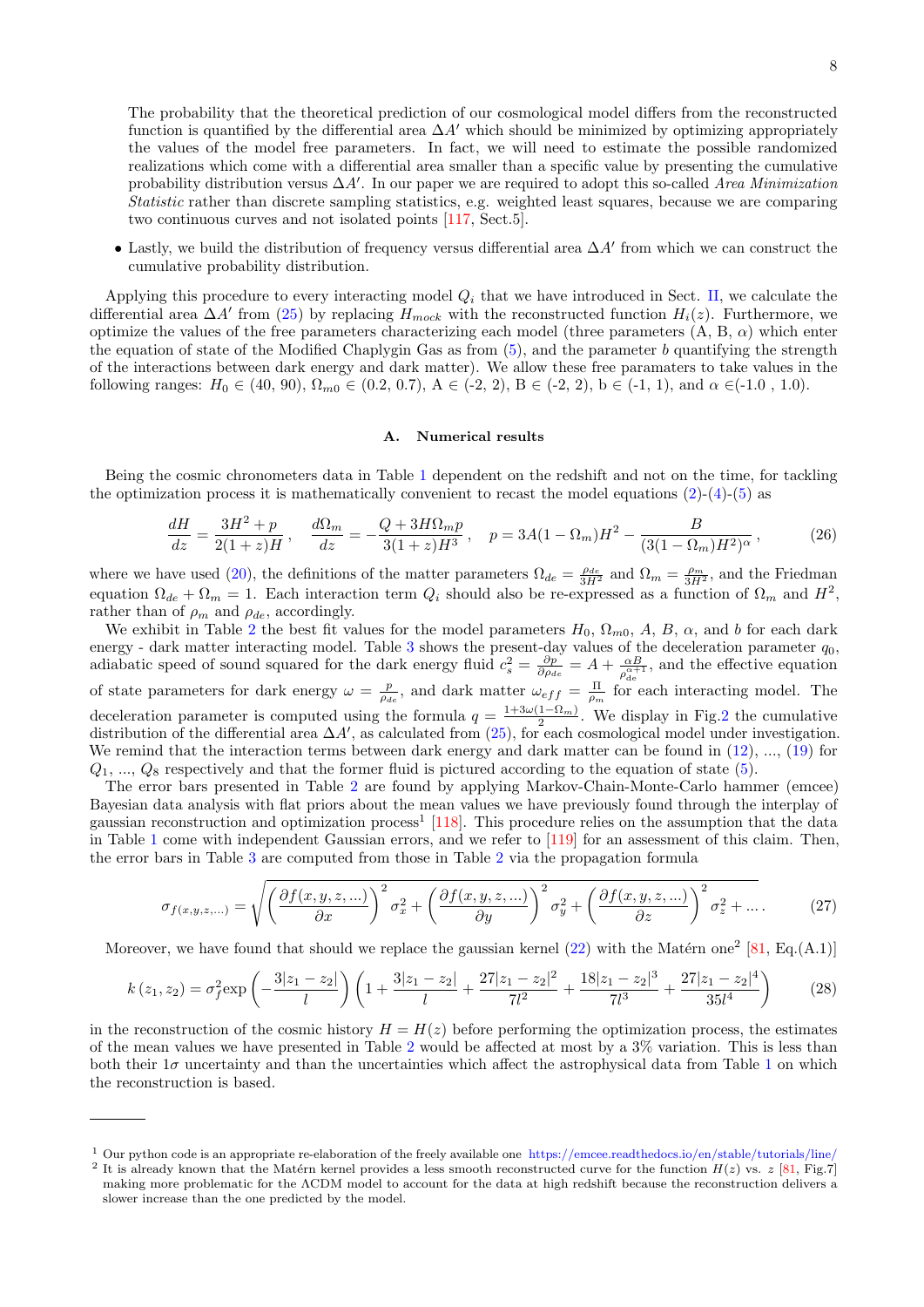<span id="page-8-0"></span>

|       | Parameters  |                                                         |                                                                                     |                               |                                |                               |                              |
|-------|-------------|---------------------------------------------------------|-------------------------------------------------------------------------------------|-------------------------------|--------------------------------|-------------------------------|------------------------------|
| $Q_i$ | $\Delta A'$ | $H_0$                                                   | $\Omega_{m0}$                                                                       | А                             | B                              | $\alpha$                      | b                            |
| $Q_1$ |             |                                                         | $0.01306\,66.48^{+9.97}_{-10.09}\,0.3107^{+0.0994}_{-0.0987}$                       | $-0.3343_{-0.0988}^{+0.1004}$ | $1.8493_{-0.0991}^{+0.1001}$   | $-0.8334_{-0.0099}^{+0.0099}$ | $0.0830^{+0.0993}_{-0.1008}$ |
| $Q_2$ |             | $0.01220   66.47^{+9.88}_{-9.89}$                       | $0.3145_{-0.1004}^{+0.1002}$                                                        | $-0.0002_{-0.0999}^{+0.1009}$ | $1.6758^{+0.1007}_{-0.0991}$   | $-0.9168_{-0.0097}^{+0.0099}$ | $0.0837_{-0.1004}^{+0.0993}$ |
| $Q_3$ |             |                                                         | $\left.0.02023\right 66.52^{+9.90}_{-10.00}\right 0.4580^{+0.0990}_{-0.0988}$       | $-0.1951_{-0.1004}^{+0.0993}$ | $2.1950^{+0.1000}_{-0.0989}$   | $-0.9100^{+0.0098}_{-0.0096}$ | $0.0827^{+0.0980}_{-0.1007}$ |
| $Q_4$ |             | $\left  0.01733 \right  66.55^{+10.07}_{-9.92} \left $  | $0.2961^{+0.1004}_{-0.0992}$                                                        | $-0.5401^{+0.0990}_{-0.0999}$ | $2.4000^{+0.0993}_{-0.0985}$   | $-0.7500^{+0.0099}_{-0.0097}$ | $0.0854_{-0.0996}^{+0.0986}$ |
| $Q_5$ |             |                                                         | $\left.0.01269\right 66.44_{-9.82}^{+10.02}\left 0.3147_{-0.1001}^{+0.0990}\right $ | $-0.3332_{-0.1000}^{+0.0989}$ | $2.0252_{-0.0993}^{+0.0996}$   | $-0.8333_{-0.0100}^{+0.0099}$ | $0.0836_{-0.0989}^{+0.0988}$ |
| $Q_6$ |             | $\left  0.01275 \right  66.47_{-9.90}^{+10.04} \right $ | $0.3159^{+0.0992}_{-0.0997}$                                                        | $-0.3332_{-0.0996}^{+0.0993}$ | $2.0246_{-0.0994}^{+0.0996}$   | $-0.8334_{-0.0098}^{+0.0100}$ | $0.1670^{+0.0999}_{-0.0995}$ |
| $Q_7$ |             | $0.01383   66.44^{+9.92}_{-9.96}$                       | $0.3143^{+0.0996}_{-0.1002}$                                                        | $-0.5001^{+0.0993}_{-0.0985}$ | $ 2.0252_{-0.0997}^{+0.0992} $ | $-0.7501^{+0.0099}_{-0.0099}$ | $0.1669^{+0.0984}_{-0.0994}$ |
| $Q_8$ | 0.01168     | $66.51_{-9.83}^{+9.93}$                                 | $0.3146_{-0.0995}^{+0.0994}$                                                        | $-0.1669_{-0.0982}^{+0.0992}$ | $1.3250^{+0.0997}_{-0.0994}$   | $-0.9166_{-0.0100}^{+0.0099}$ | $0.1673_{-0.0999}^{+0.0985}$ |
| $Q_0$ | 0.02157     | $66.54_{-9.92}^{+9.85}$                                 | $0.3188^{+0.0988}_{-0.0975}$                                                        | $-0.5997_{-0.1003}^{+0.0995}$ | $1.4409_{-0.0995}^{+0.0984}$   | $-0.0808^{+0.0987}_{-0.0983}$ | $\overline{0}$               |

<span id="page-8-1"></span>TABLE 2. The optimal values for the model free parameters A, B,  $\alpha$ , b,  $H_0$  and  $\Omega_{m0}$  for each dark energy dark matter interacting model. We remind that the equation of state we are adopting for the dark energy is  $p = A \rho_{de} - \frac{B}{\rho_{de}^2}$ , and that b quantifies the strength of interaction between dark energy and dark matter according to the modelings [\(12\)](#page-3-1), ..., [\(19\)](#page-4-3) for  $Q_1$ , ...,  $Q_8$  respectively. For the case of  $Q_0$  appearing in the last row we have set  $b = 0$ , i.e. no interaction between dark energy and dark matter, by assumption. The best models in light of cosmic chronometers data are the ones with a lower value of  $\Delta A'$ . The Hubble constant is expressed in units of km/Mpc/s.

| $Q_i$   | $q_0$                                | $c_s^2$                       | $\omega$                                          | $\omega_{eff}$               |
|---------|--------------------------------------|-------------------------------|---------------------------------------------------|------------------------------|
| $Q_1$   | $-0.2640_{-0.1112}^{+0.1127}$        | $-0.6715_{-0.1061}^{+0.1077}$ | $-0.7389^{+0.1090}_{-0.1075}$                     | $0.1841^{+0.2203}_{-0.2236}$ |
| $\,Q_2$ | $-0.3074_{-0.1338}^{+0.1357}$        | $-0.7199_{-0.1298}^{+0.1316}$ | $-0.785_{-0.1302}^{+0.1319}$                      | $0.0836_{-0.1004}^{+0.0993}$ |
| $Q_3$   | $-0.4444^{+0.1128}_{-0.1124}$        | $-1.0747_{-0.1382}^{+0.1387}$ | $-1.1617_{-0.1448}^{+0.1387}$                     | $0.1805_{-0.2198}^{+0.2139}$ |
| $Q_4$   | $-0.3279_{-0.1051}^{+0.1042}$        | $-0.7230^{+0.1007}_{-0.1016}$ | $-0.7840_{-0.1023}^{+0.1014}$                     | $0.1176^{+0.1164}_{-0.1160}$ |
| $Q_5$   | $-0.2981_{-0.1130}^{+0.1119}$        | $-0.7025^{+0.1073}_{-0.1085}$ | $-0.7764^{+0.1088}_{-0.1100}$                     | $0.1233_{-0.1459}^{+0.1457}$ |
| $Q_6$   | $-0.2971_{-0.1122}^{+0.1122}$        | $-0.7029_{-0.1079}^{+0.1079}$ | $-0.7768^{+0.1094}_{-0.1093}$                     | $0.1142^{+0.0683}_{-0.0680}$ |
| $Q_7$   | $-0.2279\substack{+0.1044\\-0.1036}$ | $-0.6558^{+0.1008}_{-0.1001}$ | $-0.7077^{+0.1015}_{-0.1007}$                     | $0.2496_{-0.1487}^{+0.1472}$ |
| $Q_8$   | $-0.3085^{+0.1264}_{-0.1258}$        | $-0.7347_{-0.1217}^{+0.1223}$ | $-0.7864_{-0.1224}^{+0.1230}$                     | $0.0526_{-0.0314}^{+0.0309}$ |
| $Q_0$   | $-0.1131^{+0.1016}_{-0.1024}$        | $-0.5997^{+0.0995}_{-0.1003}$ | $-0.6000^{\mathrm {+0.0995}}_{\mathrm {-0.1003}}$ | $\overline{\phantom{0}}$     |

TABLE 3. The present-day values of the deceleration parameter  $q_0$ , adiabatic speed of sound squared for the dark energy fluid  $c_s^2 = \frac{\partial p}{\partial \rho_{de}}$ , and the effective equation of state parameters for dark energy  $\omega = \frac{p}{\rho_{de}}$  and dark matter  $\omega_{eff} = \frac{\Pi}{\rho_m}$  for each cosmological model. These quantities have been computed from those in Table [2](#page-8-0) and the corresponding error bars are found by applying the propagating formula [\(27\)](#page-7-0). The expressions for the interaction terms  $Q_1, ..., Q_8$  can be found in  $(12), ..., (19)$  $(12), ..., (19)$  $(12), ..., (19)$  respectively. The model  $Q_0$  corresponds to the choice  $b = 0$ , i.e. no interaction between dark energy and dark matter. The best model in light of the cosmic chronometers data is  $Q_8$  (see Table [2\)](#page-8-0). The uncertainties are hugely affected by the errors on the datapoints at high redshift  $z \sim 2$  and on the datapoint at  $z = 0.48$  (see Table [1\)](#page-4-1). A complete discussion on the cosmological consequences of the results here presented can be found in Sect[.V B.](#page-8-2)

### <span id="page-8-2"></span>B. Discussion

First of all, it should be noted that the results exhibited in Table [2](#page-8-0) clearly suggest that the simplest oneparameter Chaplygin gas model  $p = -\frac{B}{\rho_{de}}$  cannot account for the cosmic chronometers data because we have obtained that the dark energy density should come with a positive power, e.g.  $\alpha < 0$ , in its equation of state. More technically, when insisting to assume such a model, we could not find any global minimum for the differential area  $\Delta A'$  when performing the optimization process. This result should not be naively interpreted as suggesting that a three-parameter model like the Modified Chaplygin Gas of [\(5\)](#page-2-0) performs better than the Chaplygin Gas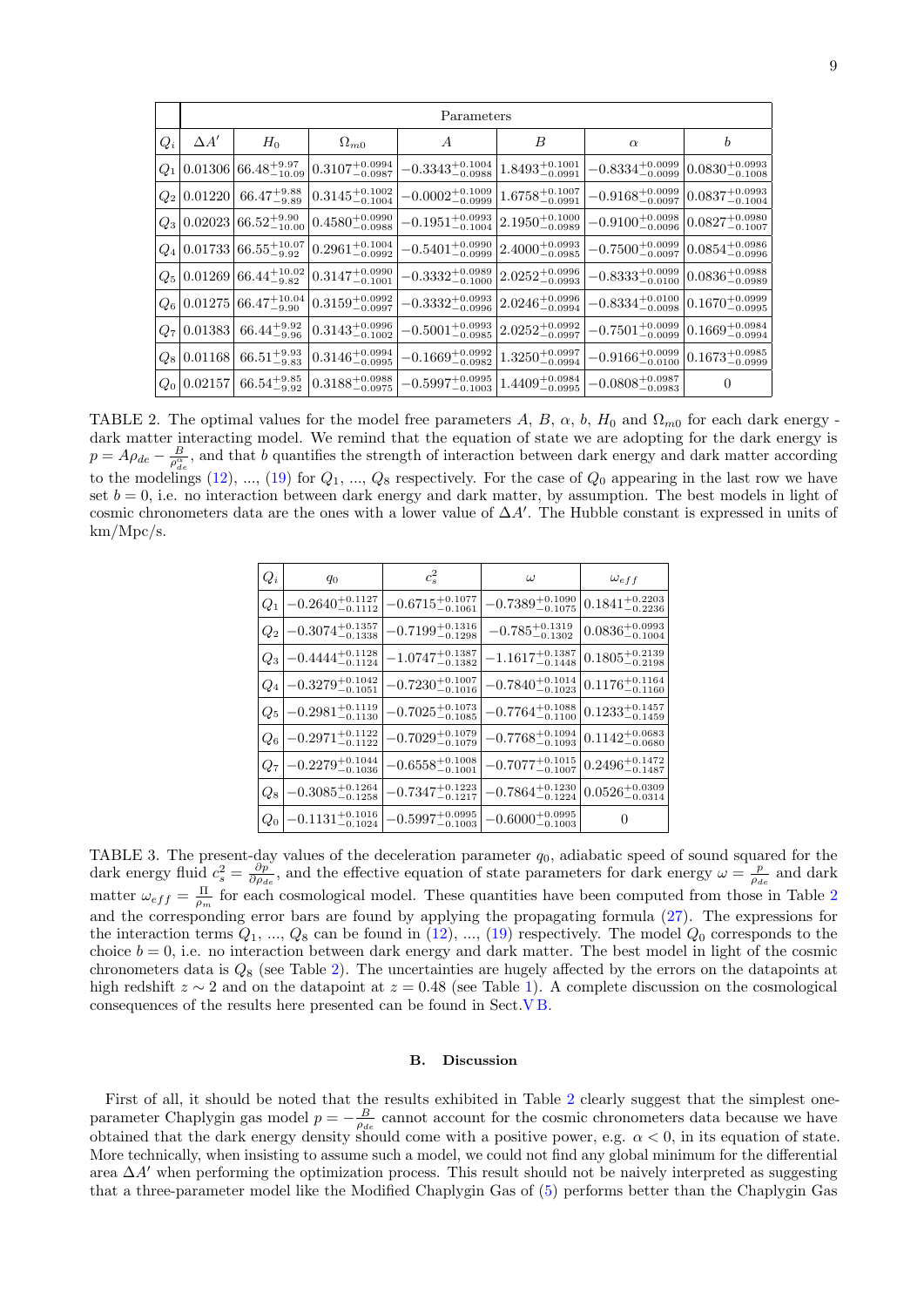<span id="page-9-0"></span>

FIG. 2. This figure depicts the cumulative distribution of the differential area  $\Delta A'$ , as calculated from [\(25\)](#page-6-2), and whose numerical results are reported in Table [2](#page-8-0) together with the optimal values for the model free parameters. The specific forms of the dark energy - dark matter interaction terms  $Q_1, ..., Q_8$  can be found in eqs. [\(12\)](#page-3-1), ... [\(19\)](#page-4-3) respectively. The notation  $Q_0$  refers to the scenario in which no energy flow between the two components of the dark sector are assumed. A lower value of  $\Delta A'$  indicates that the corresponding interaction term is favoured by the cosmic chronometers data. As a term of comparison we exhibit also the result for the ΛCDM model. The cosmological consequences of these results are explored in Table [3,](#page-8-1) where the corresponding values for the present day deceleration parameter, adiabatic speed of sound inside the dark energy fluid, and effective equation of state parameters for dark energy and dark matter are exhibited. We refer as well to Sect[.V B](#page-8-2) for a discussion about the cosmological meaning of our results.

just because it involves two more free parameters which can be appropriately tuned, but it is a genuinely physical result. We would like to mention as well that this is not the first time that a negative value of  $\alpha$  is estimated: see for example [\[120,](#page-14-17) [121\]](#page-14-18) where Planck 2015, type-Ia supernovae, and Hubble parameter data are used. In this paper we found that assuming the dark sector to be composed by two components interacting with each other, our estimates deviate more from the Chaplygin Gas behavior than the ones in this previous investigation. Furthermore, it should be noted also that the scenario in which no energy flows between dark energy and dark matter occur is not favoured either, and that the best model is actually the one based on non-linear interactions between dark matter and dark energy as  $\sim \rho_m^2/(\rho_m + \rho_{de})$ . More specifically, the optimization process applied to the ACDM model delivers the estimates  $H_0 = 70.17^{+2.88}_{-2.75}$ ,  $\Omega_{m0} = 0.2844^{+0.1001}_{-0.0991}$ ,  $q_0 = -0.3279^{+0.1042}_{-0.1051}$ , with  $\Delta A' = 0.02249$  $\Delta A' = 0.02249$  $\Delta A' = 0.02249$ ; it should be noted that already the results reported in Table 2 implicitly suggest that according to our analysis ΛCDM is not the favoured model because it can be obtained from ours by fixing  $A = -1$ ,  $B = 0 = b$ . We need also to remark that the estimates of the cosmological parameters for all the modelings of the interaction terms presented in Tables [2-](#page-8-0)[3](#page-8-1) are degenerate with each other within the  $1\sigma$  interval.

A more transparent physical characterization of the dark energy fluid modeled according to the Modified Chaplygin Gas [\(5\)](#page-2-0) comes from the study of the following energy conditions [\[122\]](#page-14-19):

| Null energy condition : $\rho + p \geq 0$ ; | $^{\prime}29)$ |  |
|---------------------------------------------|----------------|--|
|---------------------------------------------|----------------|--|

- Weak energy condition :  $\rho \ge 0$ ,  $\rho + p \ge 0$ ; (30)
- Dominant energy condition :  $\rho \ge |p|$ ; (31)
- Strong energy condition :  $\rho + p \ge 0$ ,  $\rho + 3p \ge 0$ . (32)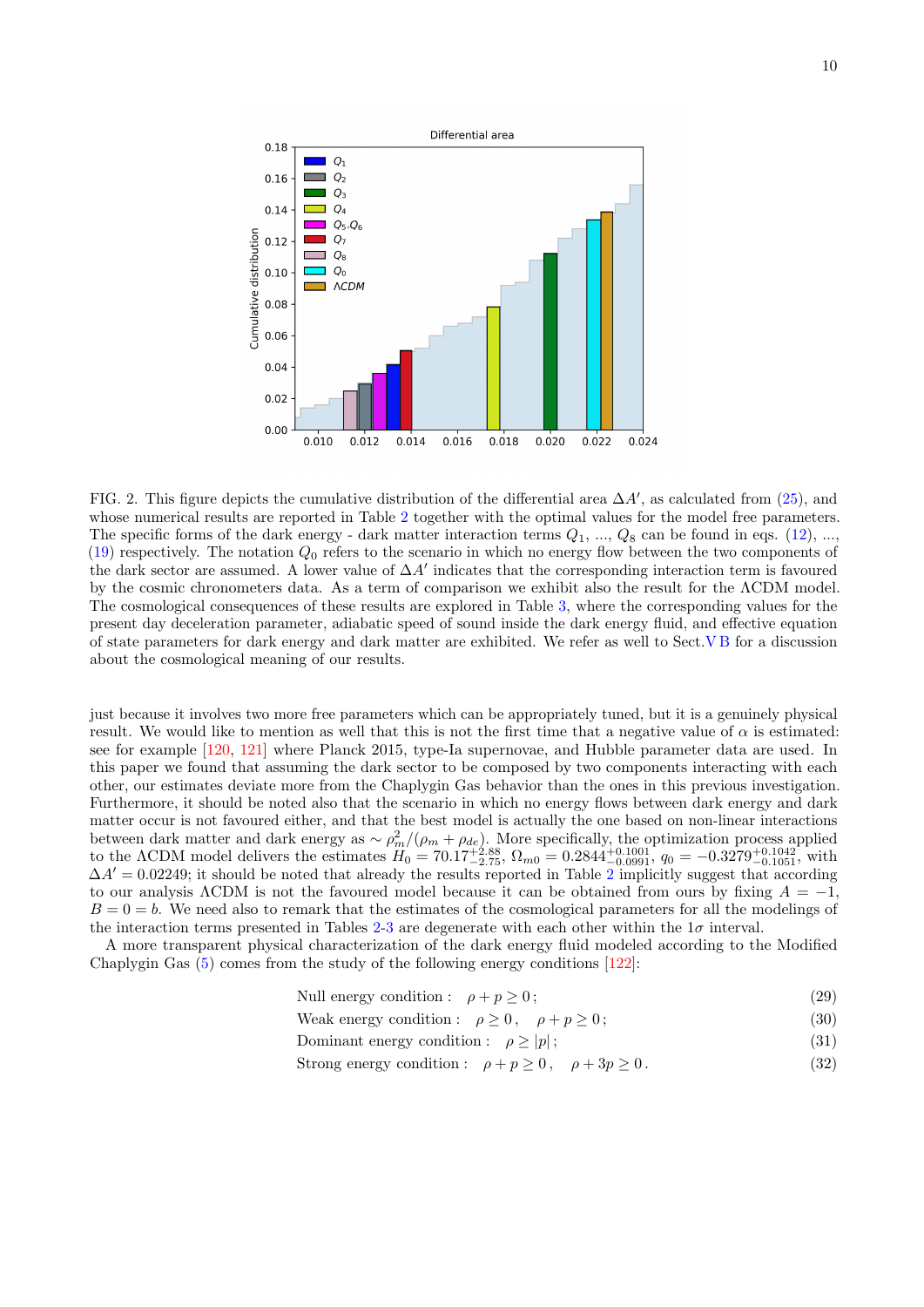Null energy condition: 
$$
(1 + A)\rho - \frac{B}{\rho^{\alpha}} \ge 0;
$$
 (33)

Weak energy condition: 
$$
\rho \ge 0
$$
,  $(1 + A)\rho - \frac{B}{\rho^{\alpha}} \ge 0$  ; (34)

$$
Domainant energy condition: \quad \rho \ge \left| A\rho - \frac{B}{\rho^{\alpha}} \right|; \tag{35}
$$

Strong energy condition: 
$$
(1 + A)\rho - \frac{B}{\rho^{\alpha}} \ge 0
$$
,  $(1 + 3A)\rho - \frac{3B}{\rho^{\alpha}} \ge 0$ . (36)

For example, a phantom energy fluid violates all the null, weak, and strong energy conditions [\[123](#page-14-20)[–128\]](#page-14-21), while a cosmological constant term and a quintessence fluid violate only the strong energy condition [\[129–](#page-14-22)[131\]](#page-14-23). For the case of the Modified Chaplygin Gas analyzed in this paper, considering the present-day value of the effective equation of state parameter  $\omega$  from Table [3,](#page-8-1) we can conclude that regardless the modeling of the interaction term, but for  $Q_3$ , only the strong energy condition is violated. This is a remarkable difference between our class of interacting models versus the strengthened dark energy proposal of [\[132\]](#page-14-24) which instead violates also the null and weak energy conditions.

Since our numerical investigation suggests that  $c_s^2 < 0$ , we need to mention that the issue of the stability under small-wavelength perturbations for such configurations was addressed in [\[89,](#page-13-20) [133,](#page-14-25) [134\]](#page-14-26), and indeed literature exhibits examples of cosmological applications involving fluids supported by a negative adiabatic speed of sound squared [\[135\]](#page-14-27).

Combined interpretation of the Planck Power Spectra + Baryon Acoustic Oscillation + Lens in a perturbed flat Friedmann Universe has allowed the reconstruction of the cosmic history of the dark matter equation of state [\[136\]](#page-15-0) in the framework of so-called "Generalized Dark Matter" [\[136,](#page-15-0) [137\]](#page-15-1). Our results exhibited in Table [3](#page-8-1) show that cosmic chronometers data favor the coldest dark matter equation of state, that is, the one with the smallest deviation of the effective equation of state parameter from zero, although this does not mean the one with the weakest coupling b between the two dark fluids because of the non-linear form of the interaction term. In light of this analysis, the plausible candidates for dark matter should be objects with slower non-relativistic velocities. More in general, for all the possible dark energy - dark matter interactions that we have assumed we have obtained a positive value for the parameter b implying that dark energy is decaying into the dark matter in agreement with the Le Châtelier-Braun principle [\[97\]](#page-13-28).

## <span id="page-10-0"></span>VI. CONCLUSION

In this paper, we have shown that also a model selection in light of the cosmic chronometer datasets favors some sort of interaction between dark energy and dark matter beyond the coincidence problem and the Hubble tension issue already extensively investigated in the literature. Another way of interpreting our result would be that in our framework dark matter is not any longer a pressure-less dust fluid but a material with a non-trivial evolving equation of state as in the "Generalized Dark Matter" proposal because the interaction term can be recast as an effective contribution to the dark matter pressure. In fact, the fitting procedure has delivered a nonzero value for the constant quantifying the amount of the energy flow between dark energy and dark matter. Our result seems quite robust because we have explored many possible different realizations of the interaction term beyond the first-order linear approximation by allowing it to depend on several combinations of the dark energy, or on the dark matter amount, or on a combination of them. Similarly, we have obtained estimates of  $H_0 \simeq 66 \text{ km/s/Mpc}$  and  $\Omega_m \simeq 0.3$  for all the interaction terms we have assumed. Furthermore, our analysis keeps suggesting that the simpler cosmological constant modeling of the dark energy fluid should be replaced by some sort of evolving field, and actually that also the Generalized Chaplygin Gas scenario (arising in the stringy Born-Infeld theory) should be promoted to the case of the Modified Chaplygin Gas. Moreover, we have also commented that an interaction term between the two cosmic fluids may also avoid the occurrence of a big rip singularity without the need of invoking any mysterious quantum gravity effect because a phantom fluid scenario was ruled out by investigating the energy conditions for the best-fit values of the model parameters. In a set of future works, we will explore more in detail whether our results depend on the particular fluid approach chosen for the modeling of the dark energy.

#### Acknowledgement

DG acknowledges support from China Postdoctoral Science Foundation (grant No.2019M661944) and thanks University of Science and Technology of China for hospitality. MA is thanking Prof.Yifu Cai for his helpful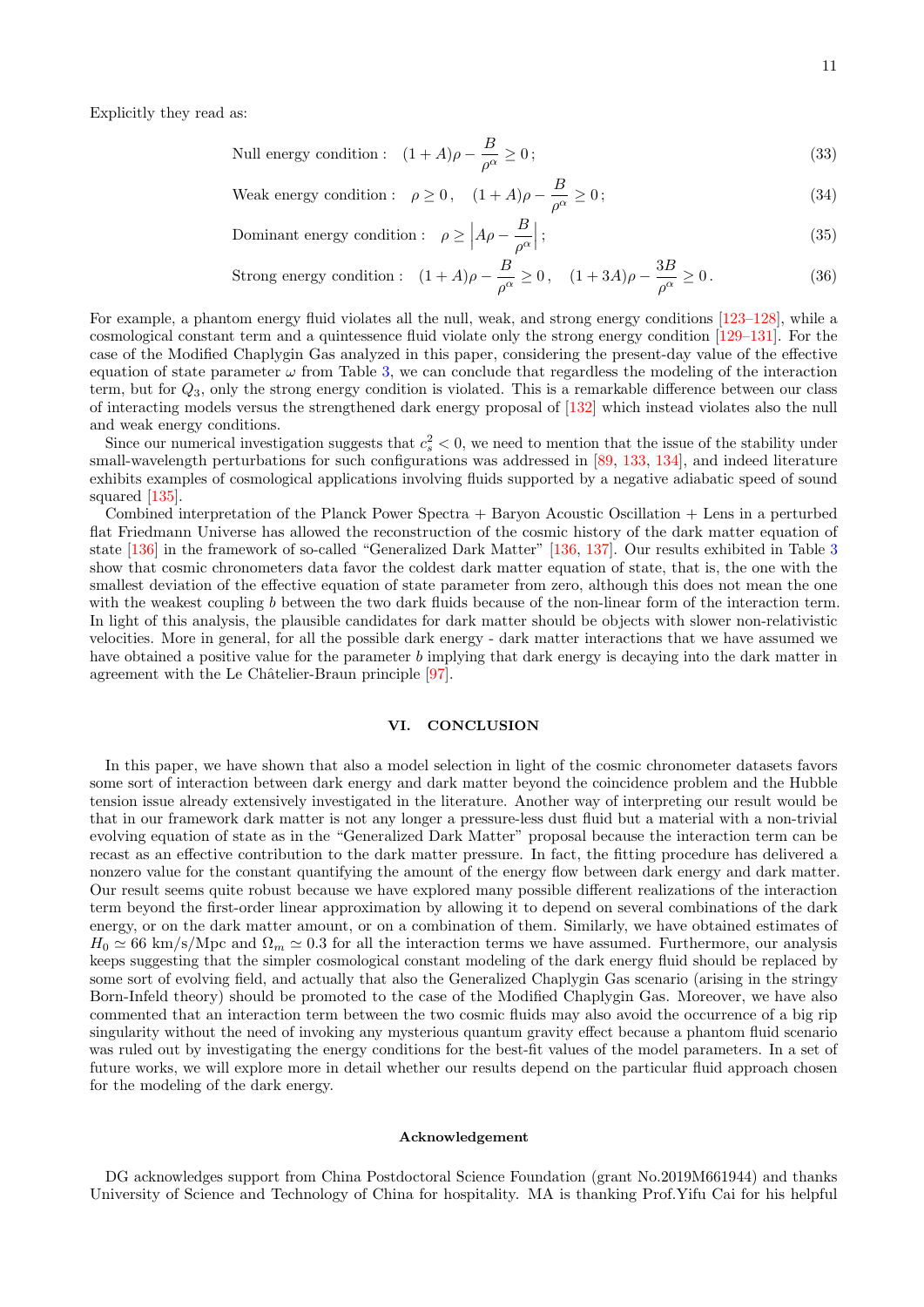suggestions during the project.

- <span id="page-11-0"></span>[1] F. Iocco, M. Pato and G. Bertone, "Evidence for dark matter in the inner Milky Way," [Nature Phys.](https://www.doi.org/10.1038/nphys3237) 11, 245 (2015), [arXiv:1502.03821 \[astro-ph.GA\].](https://arxiv.org/abs/1502.03821)
- <span id="page-11-1"></span>[2] P. J. E. Peebles, Principles of physical cosmology, Princeton University Press (1993).
- <span id="page-11-2"></span>[3] R. A. Battye and A. Moss, "Evidence for Massive Neutrinos from Cosmic Microwave Background and Lensing Observations," Phys. Rev. Lett. 112[, 5, 051303 \(2014\),](https://www.doi.org/10.1103/PhysRevLett.112.051303) [arXiv:1308.5870 \[astro-ph.CO\].](https://arxiv.org/abs/1308.5870)
- <span id="page-11-3"></span>[4] S. Dodelson and L. M. Widrow, "Sterile-neutrinos as dark matter," [Phys. Rev. Lett.](https://www.doi.org/10.1103/PhysRevLett.72.17) 72, 17 (1994), [arXiv:9303287](https://arxiv.org/abs/hep-ph/9303287) [\[hep-ph\].](https://arxiv.org/abs/hep-ph/9303287)
- <span id="page-11-4"></span>[5] R. D. Peccei, "The Strong CP problem and axions," [Lect. Notes Phys.](https://www.doi.org/10.1007/978-3-540-73518-2_1) 741, 3 (2008), [arXiv:0607268 \[hep-ph\].](https://arxiv.org/abs/hep-ph/0607268)
- <span id="page-11-5"></span>[6] D. Hooper and L. T. Wang, "Possible evidence for axino dark matter in the galactic bulge," [Phys. Rev. D](https://www.doi.org/10.1103/PhysRevD.70.063506) 70 063506 [\(2004\),](https://www.doi.org/10.1103/PhysRevD.70.063506) [arXiv:0402220 \[hep-ph\].](https://arxiv.org/abs/hep-ph/0402220)
- <span id="page-11-6"></span>[7] F. Takayama and M. Yamaguchi, "Gravitino dark matter without R-parity,["Phys. Lett. B](https://www.doi.org/10.1016/S0370-2693(00)00726-7) 485, 388 (2000), [arXiv:0005214 \[hep-ph\].](https://arxiv.org/abs/hep-ph/0005214)
- <span id="page-11-7"></span>[8] J. Ellis and K. A. Olive, "Supersymmetric Dark Matter Candidates," [In \\*Bertone, G. \(ed.\): Particle dark matter](https://www.doi.org/10.1103/PhysRevD.70.063506) [142-163,](https://www.doi.org/10.1103/PhysRevD.70.063506) [arXiv:1001.3651 \[astro-ph.CO\].](https://arxiv.org/abs/1001.3651)
- <span id="page-11-8"></span>[9] K. N. Abazajian, "Detection of Dark Matter Decay in the X-ray," [arXiv:0903.2040 \[astro-ph.CO\].](https://arxiv.org/abs/0903.2040)
- <span id="page-11-10"></span><span id="page-11-9"></span>[10] G. Bertone et al., "Particle Dark Matter: Observations Models and Searches," Cambridge University Press (2010). [11] J. R. Bond, G. Efstathiou and J. Silk, "Massive Neutrinos and the Large Scale Structure of the Universe," [Phys.](https://www.doi.org/10.1103/PhysRevLett.45.1980)
- Rev. Lett. 45[, 1980 \(1980\).](https://www.doi.org/10.1103/PhysRevLett.45.1980)
- <span id="page-11-11"></span>[12] U. Seljak and M. Zaldarriaga, "Direct signature of an evolving gravitational potential from the cosmic microwave background," Phys. Rev. D 60 [\(1999\), 043504.](https://journals.aps.org/prd/abstract/10.1103/PhysRevD.60.043504)
- <span id="page-11-12"></span>[13] S. Dodelson and L. M. Widrow, "Sterile-neutrinos as dark matter," [Phys. Rev. Lett.](https://www.doi.org/10.1103/PhysRevLett.72.17) 72, 17 (1994), [arXiv:930328](http://arxiv.org/pdf/hep-ph/9303287.pdf) [\[hep-ph\].](http://arxiv.org/pdf/hep-ph/9303287.pdf)
- <span id="page-11-13"></span>[14] R. D. Peccei and H. R. Quinn, "Constraints imposed by CP conservation in the presence of pseudoparticles," [Phys.](https://www.doi.org/10.1103/PhysRevD.16.1791) Rev. D 16[, 1791 \(1977\).](https://www.doi.org/10.1103/PhysRevD.16.1791)
- <span id="page-11-14"></span>[15] J. Polchinski, *String theory. Vol. 2: Superstring theory and beyond*, Cambridge University Press (1998).
- <span id="page-11-15"></span>[16] P. A. R. Ade et al. [Planck Collaboration], "Planck 2015 results. XIII. Cosmological parameters," [Astron. Astrophys.](https://www.doi.org/10.1051/0004-6361/201525830) 594[, A13 \(2016\),](https://www.doi.org/10.1051/0004-6361/201525830) [arXiv:1502.01589 \[astro-ph.CO\].](http://arxiv.org/abs/arXiv:1502.01589)
- <span id="page-11-16"></span>[17] H. E. S. Velten, R. F. vom Marttens and W. Zimdahl, "Aspects of the cosmological ˆa€œcoincidence problem', [Eur.](https://www.doi.org/10.1140/epjc/s10052-014-3160-4) Phys. J. C 74[, no. 11, 3160 \(2014\),](https://www.doi.org/10.1140/epjc/s10052-014-3160-4) [arXiv:1410.2509 \[astro-ph.CO\]\].](https://arxiv.org/abs/1410.2509)
- [18] G. Leon and E. N. Saridakis, "Phantom dark energy with varying-mass dark matter particles: acceleration and cosmic coincidence problem," [Phys. Lett. B](https://www.doi.org/10.1016/j.physletb.2010.08.016) 693 (2010), 1-10, [arXiv:0904.1577 \[gr-qc\].](https://arxiv.org/abs/0904.1577)
- [19] R. Cai and A. Wang, "Cosmology with interaction between phantom dark energy and dark matter and the coincidence problem," JCAP 03 [\(2005\), 002,](https://www.doi.org/10.1088/1475-7516/2005/03/002) [arXiv:0411025 \[hep-th\].](https://arxiv.org/abs/hep-th/0411025)
- <span id="page-11-17"></span>[20] N. Arkani-Hamed, L. J. Hall, C. F. Kolda and H. Murayama, "A New perspective on cosmic coincidence problems," Phys. Rev. Lett. 85 [\(2000\), 4434-4437,](https://www.doi.org/10.1103/PhysRevLett.85.4434) [arXiv:0005111 \[astro-ph\].](https://arxiv.org/abs/astro-ph/0005111)
- <span id="page-11-18"></span>[21] S. Kumar, and R. C. Nunes, "Echo of interactions in the dark sector," Phys. Rev. D 96[, 103511 \(2017\),](https://journals.aps.org/prd/abstract/10.1103/PhysRevD.96.103511) [arXiv:1702.02143 \[astro-ph.CO\].](https://arxiv.org/abs/1702.02143)
- <span id="page-11-19"></span>[22] S. Kumar, R. C. Nunes, and S. K. Yadav, "Dark sector interaction: a remedy of the tensions between CMB and LSS data," [Eur. Phys. Jour. C](https://link.springer.com/article/10.1140/epjc/s10052-019-7087-7) 79, 576 (2019), [arXiv:1903.04865 \[astro-ph.CO\].](https://arxiv.org/abs/1903.04865)
- <span id="page-11-20"></span>[23] S. Kumar, and R. C. Nunes, "Probing the interaction between dark matter and dark energy in the presence of massive neutrinos," Phys. Rev. D 94[, 123511 \(2016\),](https://journals.aps.org/prd/abstract/10.1103/PhysRevD.94.123511) [arXiv:1608.02454 \[astro-ph.CO\].](https://arxiv.org/abs/1608.02454)
- [24] W. Yang, S. Pan, R. C. Nunes, D. F. Mota, "Dark calling Dark: Interaction in the dark sector in presence of neutrino properties after Planck CMB final release," JCAP 04[, 008 \(2020\),](https://iopscience.iop.org/article/10.1088/1475-7516/2020/04/008) [arXiv:1910.08821 \[astro-ph.CO\].](https://arxiv.org/abs/1910.08821)
- [25] E. Di Valentino, A. Melchiorri and O. Mena, "Can interacting dark energy solve the  $H_0$  tension?," [Phys. Rev. D](https://www.doi.org/10.1103/PhysRevD.96.043503) 96, [4, 043503 \(2017\),](https://www.doi.org/10.1103/PhysRevD.96.043503) [arXiv:1704.08342 \[astro-ph.CO\].](https://arxiv.org/abs/1704.08342)
- [26] E. Di Valentino, A. Melchiorri, O. Mena and S. Vagnozzi, "Interacting dark energy in the early 2020s: a promising solution to the  $H_0$  and cosmic shear tensions," [Phys. Dark Univ.](https://www.sciencedirect.com/science/article/abs/pii/S2212686420300601?via%3Dihub) **30**, 100666 (2020), [arXiv:1908.04281 \[astro-ph.CO\].](https://arxiv.org/abs/1908.04281)
- [27] L. Amendola, G. Camargo Campos and R. Rosenfeld, "Consequences of dark matter-dark energy interaction on cosmological parameters derived from SNIa data," Phys. Rev. D 75 [\(2007\), 083506,](https://www.doi.org/10.1103/PhysRevD.75.083506) [arXiv:0610806 \[astro-ph\].](https://arxiv.org/abs/astro-ph/0610806)
- [28] J. He and B. Wang, "Effects of the interaction between dark energy and dark matter on cosmological parameters," JCAP 06 [\(2008\), 010,](https://www.doi.org/10.1088/1475-7516/2008/06/010) [arXiv:0801.4233 \[astro-ph\].](https://arxiv.org/abs/0801.4233)
- [29] E. Abdalla, L. Abramo and J. C. de Souza, "Signature of the interaction between dark energy and dark matter in observations," Phys. Rev. D 82 [\(2010\), 023508,](https://www.doi.org/10.1103/PhysRevD.82.023508) [arXiv:0910.5236 \[gr-qc\].](https://arxiv.org/abs/0910.5236)
- [30] L. Lopez Honorez, B. A. Reid, O. Mena, L. Verde and R. Jimenez, "Coupled dark matter-dark energy in light of near Universe observations," JCAP 09 [\(2010\), 029,](https://www.doi.org/10.1088/1475-7516/2010/09/029) [arXiv:1006.0877 \[astro-ph.CO\].](https://arxiv.org/abs/1006.0877)
- [31] T. Clemson, K. Koyama, G. Zhao, R. Maartens and J. Valiviita, "Interacting Dark Energy constraints and degeneracies," Phys. Rev. D 85 [\(2012\), 043007,](https://www.doi.org/10.1103/PhysRevD.85.043007) [arXiv:1109.6234 \[astro-ph.CO\].](https://arxiv.org/abs/1109.6234)
- [32] S. Pan, S. Bhattacharya and S. Chakraborty, "An analytic model for interacting dark energy and its observational constraints," [Mon. Not. Roy. Astron. Soc.](https://www.doi.org/10.1093/mnras/stv1495) 452 (2015) 3, 3038, [arXiv:1210.0396 \[gr-qc\].](https://arxiv.org/abs/1210.0396)
- [33] V. Salvatelli, A. Marchini, L. Lopez-Honorez and O. Mena, "New constraints on Coupled Dark Energy from the Planck satellite experiment," Phys. Rev. D 88 [\(2013\) 2, 023531,](https://www.doi.org/10.1103/PhysRevD.88.023531) [arXiv:1304.7119 \[astro-ph.CO\].](https://arxiv.org/abs/1304.7119)
- [34] S. Pan and S. Chakraborty, "A cosmographic analysis of holographic dark energy models," [Int. J. Mod. Phys. D](https://www.doi.org/10.1142/S0218271814500928) 23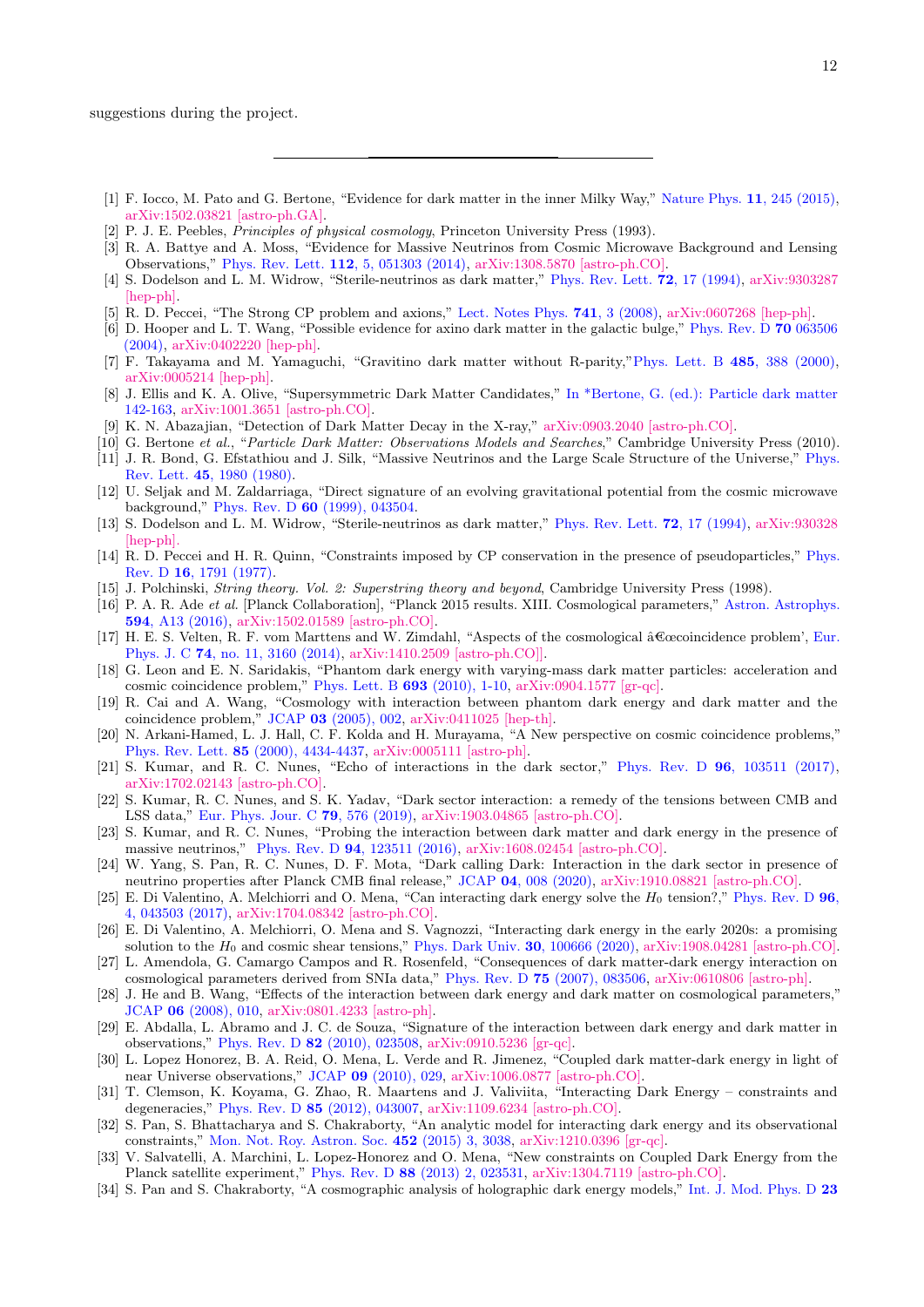[\(2014\) 11, 1450092,](https://www.doi.org/10.1142/S0218271814500928) [arXiv:1410.8281 \[gr-qc\].](https://arxiv.org/abs/1410.8281)

- [35] E. Ferreira, G.M., J. Quintin, A. A. Costa, E. Abdalla and B. Wang, "Evidence for interacting dark energy from BOSS," Phys. Rev. D 95 [\(2017\) 4, 043520,](https://www.doi.org/10.1103/PhysRevD.95.043520) [arXiv:1412.2777 \[astro-ph.CO\].](https://arxiv.org/abs/1412.2777)
- [36] R. Murgia, S. Gariazzo and N. Fornengo, "Constraints on the Coupling between Dark Energy and Dark Matter from CMB data," JCAP 04 [\(2016\), 014,](https://www.doi.org/10.1088/1475-7516/2016/04/014) [arXiv:1602.01765 \[astro-ph.CO\].](https://arxiv.org/abs/1602.01765)
- [37] W. Yang, H. Li, Y. Wu and J. Lu, "Cosmological constraints on coupled dark energy," JCAP 10 [\(2016\), 007,](https://www.doi.org/10.1088/1475-7516/2016/10/007) [arXiv:1608.07039 \[astro-ph.CO\].](https://arxiv.org/abs/1608.07039)
- [38] S. Pan and G. Sharov, "A model with interaction of dark components and recent observational data," [Mon. Not.](https://www.doi.org/10.1093/mnras/stx2278) [Roy. Astron. Soc.](https://www.doi.org/10.1093/mnras/stx2278) 472 (2017) 4, 4736, [arXiv:1609.02287 \[gr-qc\].](https://arxiv.org/abs/1609.02287)
- [39] I. Odderskov, M. Baldi and L. Amendola, "The effect of interacting dark energy on local measurements of the Hubble constant," JCAP 05 [\(2016\), 035,](https://www.doi.org/10.1088/1475-7516/2016/05/035) [arXiv:1510.04314 \[astro-ph.CO\].](https://arxiv.org/abs/1510.04314)
- <span id="page-12-0"></span>[40] R. von Marttens, L. Lombriser, M. Kunz, V. Marra, L. Casarini and J. Alcaniz, "Dark degeneracy I: Dynamical or interacting dark energy?," [Phys. Dark Univ.](https://www.doi.org/10.1016/j.dark.2020.100490) 28 (2020), 100490, [arXiv:1911.02618 \[astro-ph.CO\].](https://arxiv.org/abs/1911.02618)
- <span id="page-12-1"></span>[41] J. Mifsud and C. Van De Bruck, "Probing the imprints of generalized interacting dark energy on the growth of perturbations," JCAP 11 [\(2017\), 001,](https://www.doi.org/10.1088/1475-7516/2017/11/001) [arXiv:1707.07667 \[astro-ph.CO\].](https://arxiv.org/abs/1707.07667)
- [42] J. Valiviita, E. Majerotto and R. Maartens, "Instability in interacting dark energy and dark matter fluids," [JCAP](https://www.doi.org/10.1088/1475-7516/2008/07/020) 07 [\(2008\), 020,](https://www.doi.org/10.1088/1475-7516/2008/07/020) [arXiv:0804.0232 \[astro-ph\].](https://arxiv.org/abs/0804.0232)
- [43] G. Caldera-Cabral, R. Maartens and B. M. Schaefer, "The Growth of Structure in Interacting Dark Energy Models," JCAP 07 [\(2009\), 027,](https://www.doi.org/10.1088/1475-7516/2009/07/027) [arXiv:0905.0492 \[astro-ph.CO\].](https://arxiv.org/abs/0905.0492)
- [44] E. Majerotto, J. Valiviita and R. Maartens, "Adiabatic initial conditions for perturbations in interacting dark energy models," [Mon. Not. Roy. Astron. Soc.](https://www.doi.org/10.1111/j.1365-2966.2009.16140.x) 402 (2010), 2344-2354, [arXiv:0907.4981 \[astro-ph.CO\].](https://arxiv.org/abs/0907.4981)
- [45] F. Fontanot, M. Baldi, V. Springel and D. Bianchi, "Semi-analytic galaxy formation in coupled dark energy cosmologies," [Mon. Not. Roy. Astron. Soc.](https://www.doi.org/10.1093/mnras/stv1345) 452 (2015) 1, 978, [arXiv:1505.02770 \[astro-ph.CO\].](https://arxiv.org/abs/1505.02770)
- [46] M. Baldi, "Clarifying the Effects of Interacting Dark Energy on Linear and nonlinear Structure Formation Processes," [Mon. Not. Roy. Astron. Soc.](https://www.doi.org/10.1111/j.1365-2966.2011.18263.x) 414 (2011), 116, [arXiv:1012.0002 \[astro-ph.CO\].](https://arxiv.org/abs/1012.0002)
- [47] B. Li and J. D. Barrow, "On the Effects of Coupled Scalar Fields on Structure Formation," [Mon. Not. Roy. Astron.](https://www.doi.org/10.1111/j.1365-2966.2010.18130.x) Soc. 413 [\(2011\), 262,](https://www.doi.org/10.1111/j.1365-2966.2010.18130.x) [arXiv:1010.3748 \[astro-ph.CO\].](https://arxiv.org/abs/1010.3748)
- <span id="page-12-2"></span>[48] W. Yang and L. Xu, "Testing coupled dark energy with large scale structure observation," JCAP 08 [\(2014\), 034,](https://www.doi.org/10.1088/1475-7516/2014/08/034) [arXiv:1401.5177 \[astro-ph.CO\].](https://arxiv.org/abs/1401.5177)
- <span id="page-12-3"></span>[49] J. D. Barrow and T. Clifton, "Cosmologies with energy exchange," Phys. Rev. D 73 [\(2006\), 103520,](https://www.doi.org/10.1103/PhysRevD.73.103520) [arXiv:0604063](https://arxiv.org/abs/gr-qc/0604063) [\[gr-qc\].](https://arxiv.org/abs/gr-qc/0604063)
- [50] S. A. Bonometto, R. Mainini and M. Mezzetti, "Strongly Coupled Dark Energy Cosmologies yielding large mass Primordial Black Holes," [Mon. Not. Roy. Astron. Soc.](https://www.doi.org/10.1093/mnras/stz846) 486 (2019) 2, 2321, [arXiv:1807.11841 \[astro-ph.CO\].](https://arxiv.org/abs/1807.11841)
- <span id="page-12-4"></span>[51] L. Amendola, J. Rubio and C. Wetterich, "Primordial black holes from fifth forces," [Phys. Rev. D](https://www.doi.org/10.1103/PhysRevD.97.081302) 97 (2018) no.8, [081302,](https://www.doi.org/10.1103/PhysRevD.97.081302) [arXiv:1711.09915 \[astro-ph.CO\].](https://arxiv.org/abs/1711.09915)
- <span id="page-12-5"></span>[52] M. Baldi, V. Pettorino, G. Robbers and V. Springel, "Hydrodynamical N-body simulations of coupled dark energy cosmologies," [Mon. Not. Roy. Astron. Soc.](https://www.doi.org/10.1111/j.1365-2966.2009.15987.x) 403, 1684 (2010), [arXiv:0812.3901 \[astro-ph\]](http://arxiv.org/abs/arXiv:0812.3901)
- [53] E. Carlesi, A. Knebe, G. F. Lewis, S. Wales and G. Yepes, "Hydrodynamical simulations of coupled and uncoupled quintessence models  $\hat{\mathbf{a}}\mathbf{\mathbf{\mathfrak{C}}}$ " I. Halo properties and the cosmic web," [Mon. Not. Roy. Astron. Soc.](https://academic.oup.com/mnras/article/439/3/2943/1105663) 439, 3, 2943 (2014), [arXiv:1401.5005 \[astro-ph.CO\].](http://arxiv.org/abs/arXiv:1401.5005)
- [54] A. W. Jibrail, P. J. Elahi and G. F. Lewis, "Cosmological Signatures of Dark Sector Physics: The Evolution of Haloes and Spin Alignment," [Mon. Not. Roy. Astron. Soc.](https://www.doi.org/10.1093/mnras/stz3606) 492 (2020) 2, 2369, [arXiv:1912.10595 \[astro-ph.CO\].](https://arxiv.org/abs/1912.10595)
- [55] S. Savastano, L. Amendola, J. Rubio and C. Wetterich, "Primordial dark matter halos from fifth forces," [Phys. Rev.](https://www.doi.org/10.1103/PhysRevD.100.083518) D 100 [\(2019\) 8, 083518,](https://www.doi.org/10.1103/PhysRevD.100.083518) [arXiv:1906.05300 \[astro-ph.CO\].](https://arxiv.org/abs/1906.05300)
- [56] B. L'Huillier, H. A. Winther, D. F. Mota, C. Park and J. Kim, "Dark matter haloes in modified gravity and dark energy: interaction rate, small-, and large-scale alignment," [Mon. Not. Roy. Astron. Soc.](https://www.doi.org/10.1093/mnras/stx700) 468 (2017) 3, 3174, [arXiv:1703.07357 \[astro-ph.CO\].](https://arxiv.org/abs/1703.07357)
- [57] A. Mead, C. Heymans, L. Lombriser, J. Peacock, O. Steele and H. Winther, "Accurate halo-model matter power spectra with dark energy, massive neutrinos and modified gravitational forces," [Mon. Not. Roy. Astron. Soc.](https://www.doi.org/10.1093/mnras/stw681) 459 [\(2016\) 2, 1468,](https://www.doi.org/10.1093/mnras/stw681) [arXiv:1602.02154 \[astro-ph.CO\].](https://arxiv.org/abs/1602.02154 )
- [58] M. Baldi, "Cold dark matter halos in Multi-coupled Dark Energy cosmologies: structural and statistical properties," [Phys. Dark Univ.](https://www.doi.org/10.1016/j.dark.2014.03.001) 3 (2014), 4, [arXiv:1403.2408 \[astro-ph.CO\].](https://arxiv.org/abs/1403.2408)
- [59] C. Giocoli, F. Marulli, M. Baldi, L. Moscardini and R. Metcalf, "Characterizing dark interactions with the halo mass accretion history and structural properties," [Mon. Not. Roy. Astron. Soc.](https://www.doi.org/10.1093/mnras/stt1218) 434 (2013), 2982, [arXiv:1301.3151](https://arxiv.org/abs/1301.3151) [\[astro-ph.CO\].](https://arxiv.org/abs/1301.3151)
- [60] W. A. Hellwing, M. Cautun, A. Knebe, R. Juszkiewicz and S. Knollmann, "Dark Matter haloes as probes of modified gravity," JCAP 10 [\(2013\), 012,](https://www.doi.org/10.1088/1475-7516/2013/10/012) [arXiv:1111.7257 \[astro-ph.CO\].](https://arxiv.org/abs/1111.7257)
- [61] W. Cui, M. Baldi and S. Borgani, "The halo mass function in interacting Dark Energy models," [Mon. Not. Roy.](https://www.doi.org/10.1111/j.1365-2966.2012.21267.x) [Astron. Soc.](https://www.doi.org/10.1111/j.1365-2966.2012.21267.x) 424 (2012), 993, [arXiv:1201.3568 \[astro-ph.CO\].](https://arxiv.org/abs/1201.3568)
- <span id="page-12-6"></span>[62] E. R. Tarrant, C. van de Bruck, E. J. Copeland and A. M. Green, "Coupled Quintessence and the Halo Mass Function," Phys. Rev. D 85 [\(2012\), 023503,](https://www.doi.org/10.1103/PhysRevD.85.023503) [arXiv:1103.0694 \[astro-ph.CO\].](https://arxiv.org/abs/1103.0694)
- <span id="page-12-7"></span>[63] W. Yang, S. Vagnozzi, E. Di Valentino, R. C. Nunes, S. Pan and D. F. Mota, "Listening to the sound of dark sector interactions with gravitational wave standard sirens," JCAP 07 [\(2019\), 037,](https://www.doi.org/10.1088/1475-7516/2019/07/037) [arXiv:1905.08286 \[astro-ph.CO\].](https://arxiv.org/abs/1905.08286)
- [64] R. R. Bachega, A. A. Costa, E. Abdalla and K. Fornazier, "Forecasting the Interaction in Dark Matter-Dark Energy Models with Standard Sirens From the Einstein Telescope," JCAP 05 [\(2020\), 021,](https://iopscience.iop.org/article/10.1088/1475-7516/2020/05/021) [arXiv:1906.08909 \[astro-ph.CO\].](https://arxiv.org/abs/1906.08909)
- [65] H. Li, D. He, J. Zhang and X. Zhang, "Quantifying the impacts of future gravitational-wave data on constraining interacting dark energy," JCAP 06 [\(2020\), 038,](https://iopscience.iop.org/article/10.1088/1475-7516/2020/06/038) [arXiv:1908.03098 \[astro-ph.CO\].](https://arxiv.org/abs/1908.03098)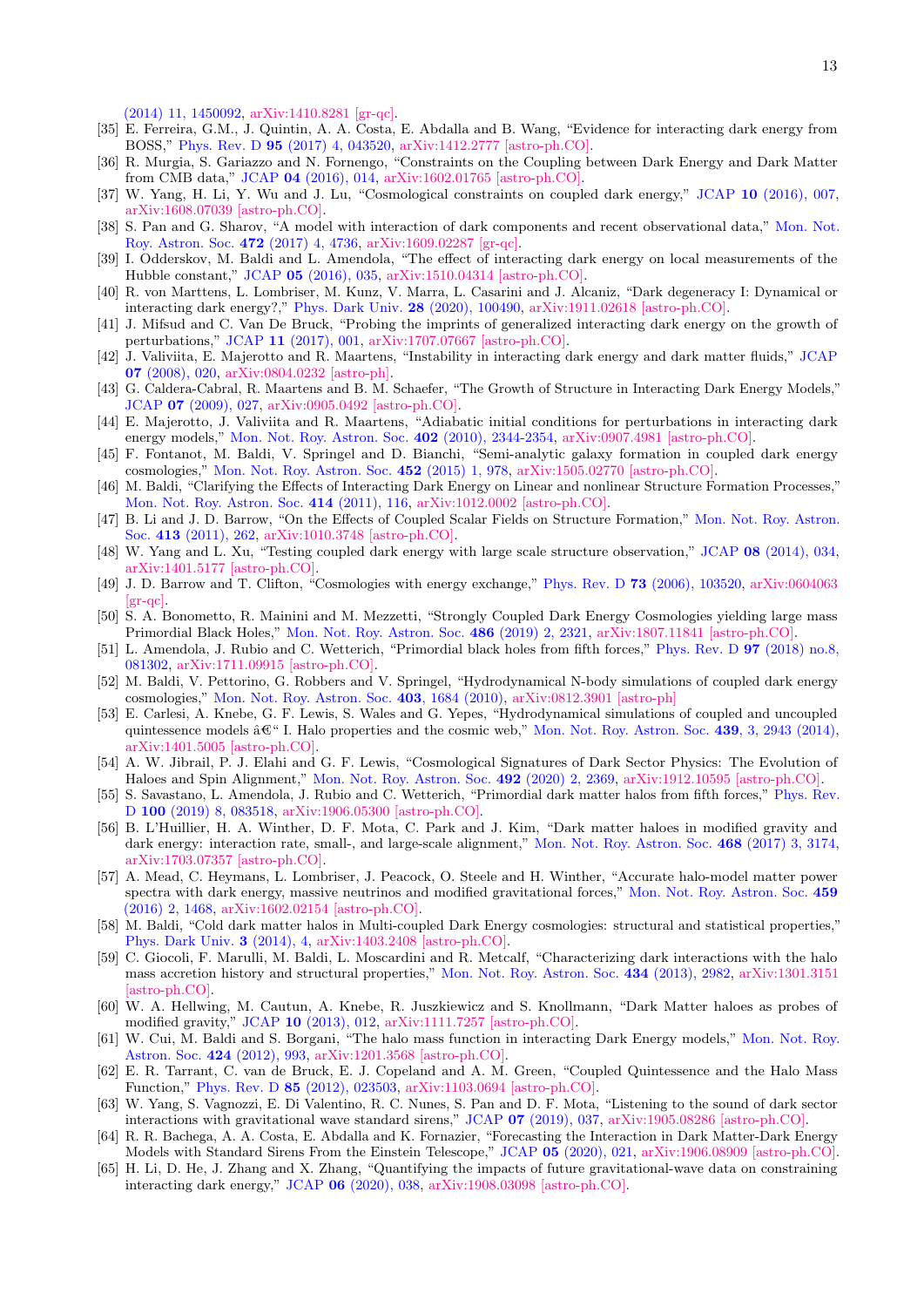- <span id="page-13-0"></span>[66] J. Mifsud and C. van de Bruck, "An interacting dark sector and the implications of the first gravitational-wave standard siren detection on current constraints," [Mon. Not. Roy. Astron. Soc.](https://www.doi.org/10.1093/mnras/stz1293) 487 (2019) 1, 900.
- <span id="page-13-1"></span>[67] R. Fardon, A. E. Nelson and N. Weiner, "Dark energy from mass varying neutrinos," JCAP 0410[, 005 \(2004\),](https://www.doi.org/10.1088/1475-7516/2004/10/005) [arXiv:0309800 \[astro-ph.CO\].](https://arxiv.org/abs/astro-ph/0309800)
- [68] R. D. Peccei, "Neutrino models of dark energy," Phys. Rev. D 71[, 023527 \(2005\),](https://www.doi.org/10.1103/PhysRevD.71.023527) [arXiv:0411137 \[hep-ph\].](http://arxiv.org/abs/hep-ph/0411137)
- <span id="page-13-2"></span>[69] X. J. Bi, B. Feng, H. Li and X. Zhang, "Cosmological evolution of interacting dark energy models with mass varying neutrinos," Phys. Rev. D 72[, 123523 \(2005\),](https://www.doi.org/10.1103/PhysRevD.72.123523) [arXiv:0412002 \[hep-ph\].](https://arxiv.org/abs/hep-ph/0412002)
- <span id="page-13-3"></span>[70] S. Nojiri, S. D. Odintsov and S. Tsujikawa, "Properties of singularities in (phantom) dark energy universe," [Phys.](https://www.doi.org/10.1103/PhysRevD.71.063004) Rev. D 71 [\(2005\), 063004,](https://www.doi.org/10.1103/PhysRevD.71.063004) [arXiv:0501025 \[hep-th\].](https://arxiv.org/abs/hep-th/0501025)
- <span id="page-13-4"></span>[71] M. Khurshudyan, R. Myrzakulov, "Late Time Attractors of Some Varying Chaplygin Gas Cosmological Models," Symmetry 13(5) [\(2021\), 769,](https://www.mdpi.com/2073-8994/13/5/769) [arXiv:1509.07357 \[gr-qc\].](https://arxiv.org/abs/1509.07357)
- <span id="page-13-5"></span>[72] H. B. Benaoum, "Accelerated universe from modified Chaplygin gas and tachyonic fluid," [arXiv:0205140 \[hep-th\]](https://arxiv.org/abs/hep-th/0205140) (2002).
- <span id="page-13-6"></span>[73] K. Bamba, S. Capozziello, S. Nojiri and S. D. Odintsov, "Dark energy cosmology: the equivalent description via different theoretical models and cosmography tests," [Astrophys. Space Sci.](https://www.doi.org/10.1007/s10509-012-1181-8) 342, 155-228 (2012), [arXiv:1205.3421](https://arxiv.org/abs/1205.3421)  $\left[\text{gr-qc}\right]$ .
- <span id="page-13-7"></span>[74] R. C. Nunes and E. M. Barboza, Dark matter-dark energy interaction for a time-dependent EoS parameter, Gen. Rel. Grav. 46 (2014) 1820, [1404.1620].
- <span id="page-13-8"></span>[75] K. Bamba, S. Capozziello, S. Nojiri and S. D. Odintsov, "Dark energy cosmology: the equivalent description via different theoretical models and cosmography tests," [Astrophys. Space Sci.](doi:10.1007/s10509-012-1181-8) 342 (2012) 155, [arXiv:1205.3421 \[gr-qc\].](1205.3421)
- <span id="page-13-9"></span>[76] J. Khoury and A. Weltman, "Chameleon fields: Awaiting surprises for tests of gravity in space," [Phys. Rev. Lett.](https://www.doi.org/10.1103/PhysRevLett.93.171104) 93[, 171104 \(2004\),](https://www.doi.org/10.1103/PhysRevLett.93.171104) [arXiv:0309300 \[astro-ph\].](https://arxiv.org/abs/astro-ph/0309300)
- <span id="page-13-10"></span>[77] J. Khoury and A. Weltman, "Chameleon cosmology," Phys. Rev. D 69[, 044026 \(2004\),](https://www.doi.org/10.1103/PhysRevD.69.044026) [arXiv:0309411 \[astro-ph\].](https://arxiv.org/abs/astro-ph/0309411)
- <span id="page-13-11"></span>[78] D. J. Gross and F. Wilczek, "Ultraviolet Behavior of Nonabelian Gauge Theories," [Phys. Rev. Lett.](https://www.doi.org/10.1103/PhysRevLett.30.1343) 30, 1343 (1973).
- <span id="page-13-12"></span>[79] H. D. Politzer, "Reliable Perturbative Results for Strong Interactions?," [Phys. Rev. Lett.](https://www.doi.org/10.1103/PhysRevLett.30.1346) 30, 1346 (1973).
- <span id="page-13-13"></span>[80] M. C. Bento, O. Bertolami and A. A. Sen, "Generalized Chaplygin gas, accelerated expansion and dark energy matter unification," Phys. Rev. D 66[, 043507 \(2002\),](https://www.doi.org/10.1103/PhysRevD.66.043507) [arXiv:0202064 \[gr-qc\].](https://arxiv.org/abs/gr-qc/0202064)
- <span id="page-13-14"></span>[81] F. Melia and M. K. Yennapureddy, "Model Selection Using Cosmic Chronometers with Gaussian Processes," [JCAP](https://www.doi.org/10.1088/1475-7516/2018/02/034) 1802[, 034 \(2018\),](https://www.doi.org/10.1088/1475-7516/2018/02/034) [arXiv:1802.02255 \[astro-ph.CO\].](http://arxiv.org/abs/arXiv:1802.02255)
- <span id="page-13-15"></span>[82] R. C. Nunes, S. Pan and E. N. Saridakis, "New constraints on interacting dark energy from cosmic chronometers," Phys. Rev. D 94 [\(2016\) 2, 023508,](https://www.doi.org/10.1103/PhysRevD.94.023508) [arXiv:1605.01712 \[astro-ph.CO\].](https://arxiv.org/abs/1605.01712)
- <span id="page-13-16"></span>[83] H. Stephani, D. Kramer, M. MacCallum, C. Hoensealers, E. Herlt, Exact Solutions of Einstein's Field Equations. Cambridge University Press, Cambridge (2002).
- <span id="page-13-17"></span>[84] A. Y. Kamenshchik, U. Moschella and V. Pasquier, "An Alternative to quintessence," [Phys. Lett. B](https://www.doi.org/10.1016/S0370-2693(01)00571-8) 511, 265 (2001), [arXiv:0103004 \[gr-qc\].](https://arxiv.org/abs/gr-qc/0103004)
- <span id="page-13-18"></span>[85] J. Lu, L. Xu, J. Li, B. Chang, Y. Gui and H. Liu, "Constraints on modified Chaplygin gas from recent observations and a comparison of its status with other models," Phys. Lett. B 662[, 87-91 \(2008\),](https://www.doi.org/10.1016/j.physletb.2008.03.005) [arXiv:1004.3364 \[astro-ph.CO\].](https://arxiv.org/abs/1004.3364)
- [86] A. M. Velasquez-Toribio and M. L. Bedran, "Fitting cosmological data to the function  $q(z)$  from GR Theory: Modified Chaplygin Gas," [Braz. J. Phys.](https://www.doi.org/10.1007/s13538-011-0012-7) 41, 59 (2011), [arXiv:1006.4198 \[astro-ph.CO\].](https://arxiv.org/abs/1006.4198)
- [87] J. Lu, L. Xu, Y. Wu and M. Liu, "Combined constraints on modified Chaplygin gas model from cosmological observed data: Markov Chain Monte Carlo approach," [Gen. Rel. Grav.](https://www.doi.org/10.1007/s10714-010-1103-4) 43, 819 (2011), [arXiv:1105.1870 \[astro-ph.CO\].](https://arxiv.org/abs/1105.1870)
- <span id="page-13-19"></span>[88] L. Xu, Y. Wang and H. Noh, "Modified Chaplygin Gas as a Unified Dark Matter and Dark Energy Model and Cosmic Constraints," [Eur. Phys. J. C](https://www.doi.org/10.1140/epjc/s10052-012-1931-3) 72 (2012), 1931, [arXiv:1204.5571 \[astro-ph.CO\].](https://arxiv.org/abs/1204.5571)
- <span id="page-13-20"></span>[89] C. Armendariz-Picon, T. Damour and V. F. Mukhanov, "k - inflation," [Phys. Lett. B](https://www.doi.org/10.1016/S0370-2693(99)00603-6) 458, 209 (1999), [arXiv:9904075](http://arxiv.org/abs/hep-th/9904075) [\[hep-th\].](http://arxiv.org/abs/hep-th/9904075)
- <span id="page-13-21"></span>[90] J. Garriga and V. F. Mukhanov, "Perturbations in k-inflation," [Phys. Lett. B](https://www.doi.org/10.1016/S0370-2693(99)00602-4) 458, 219 (1999), [arXiv:9904176](http://arxiv.org/abs/hep-th/9904176) [\[hep-th\].](http://arxiv.org/abs/hep-th/9904176)
- <span id="page-13-22"></span>[91] U. Debnath, A. Banerjee and S. Chakraborty, "Role of Modified Chaplygin Gas in Accelerated Universe," [Class.](https://iopscience.iop.org/article/10.1088/0264-9381/21/23/019) [Quantum Grav.](https://iopscience.iop.org/article/10.1088/0264-9381/21/23/019) 21, 5609 (2004), [arXiv:0411015 \[gr-qc\].](https://arxiv.org/abs/gr-qc/0411015)
- <span id="page-13-23"></span>[92] J. D. Barrow, "String-Driven Inflationary and Deflationary Cosmological Models," [Nucl. Phys. B](https://www.doi.org/10.1016/0550-3213(88)90101-0) 310 (1988), 743.
- <span id="page-13-24"></span>[93] B. Wang, E. Abdalla, F. Atrio-Barandela and D. Pavon, "Dark Matter and Dark Energy Interactions: Theoretical Challenges, Cosmological Implications and Observational Signatures," Rept. Prog. Phys. 79[, 9, 096901 \(2016\),](https://www.doi.org/10.1088/0034-4885/79/9/096901) [arXiv:1603.08299 \[astro-ph.CO\].](http://arxiv.org/abs/arXiv:1603.08299)
- <span id="page-13-25"></span>[94] Y. L. Bolotin, A. Kostenko, O. A. Lemets and D. A. Yerokhin, "Cosmological Evolution With Interaction Between Dark Energy And Dark Matter," [Int. J. Mod. Phys. D](https://www.doi.org/10.1142/S0218271815300074) 24, 03, 1530007 (2014), [arXiv:1310.0085 \[astro-ph.CO\].](http://arxiv.org/abs/arXiv:1310.0085)
- <span id="page-13-26"></span>[95] C. Wetterich, "The Cosmon model for an asymptotically vanishing time dependent cosmological constant," [Astron.](http://adsabs.harvard.edu/full/1995A``26A...301..321W) Astrophys. 301[, 321 \(1995\),](http://adsabs.harvard.edu/full/1995A``26A...301..321W) [arXiv:9408025\[hep-th\].](http://arxiv.org/abs/hep-th/9408025)
- <span id="page-13-27"></span>[96] L. Amendola et al. [Euclid Theory Working Group], "Cosmology and fundamental physics with the Euclid satellite," [Living Rev. Rel.](https://www.doi.org/10.12942/lrr-2013-6) 16, 6 (2013), [arXiv:1206.1225 \[astro-ph.CO\].](http://arxiv.org/abs/arXiv:1206.1225)
- <span id="page-13-28"></span>[97] D. Pavon and B. Wang, "Le Chatelier-Braun principle in cosmological physics," [Gen. Rel. Grav.](https://www.doi.org/10.1007/s10714-008-0656-y) 41, 1 (2009), [arXiv:0712.0565 \[gr-qc\].](https://arxiv.org/abs/0712.0565)
- <span id="page-13-29"></span>[98] V. Salvatelli, N. Said, M. Bruni, A. Melchiorri, and D. Wands,"Indications of a late-time interaction in the dark sector", [Phys. Rev. Lett.](https://journals.aps.org/prl/abstract/10.1103/PhysRevLett.113.181301) 113 (2014) 181301, [arXiv:1406.7297 \[astro-ph.CO\].](https://arxiv.org/abs/1406.7297)
- <span id="page-13-30"></span>[99] H. Wei, "Cosmological Evolution of Quintessence and Phantom with a New Type of Interaction in Dark Sector," [Nucl. Phys. B](https://www.doi.org/10.1016/j.nuclphysb.2010.12.010) 845, 381 (2011), [arXiv:1008.4968 \[gr-qc\]](http://arxiv.org/abs/arXiv:1008.4968)
- [100] E. Abdalla, L. R. W. Abramo, L. Sodre, Jr. and B. Wang, "Signature of the interaction between dark energy and dark matter in galaxy clusters," [Phys. Lett. B](https://www.doi.org/10.1016/j.physletb.2009.02.008) 673, 107 (2009), [arXiv:0710.1198 \[astro-ph\].](http://arxiv.org/abs/arXiv:0710.1198)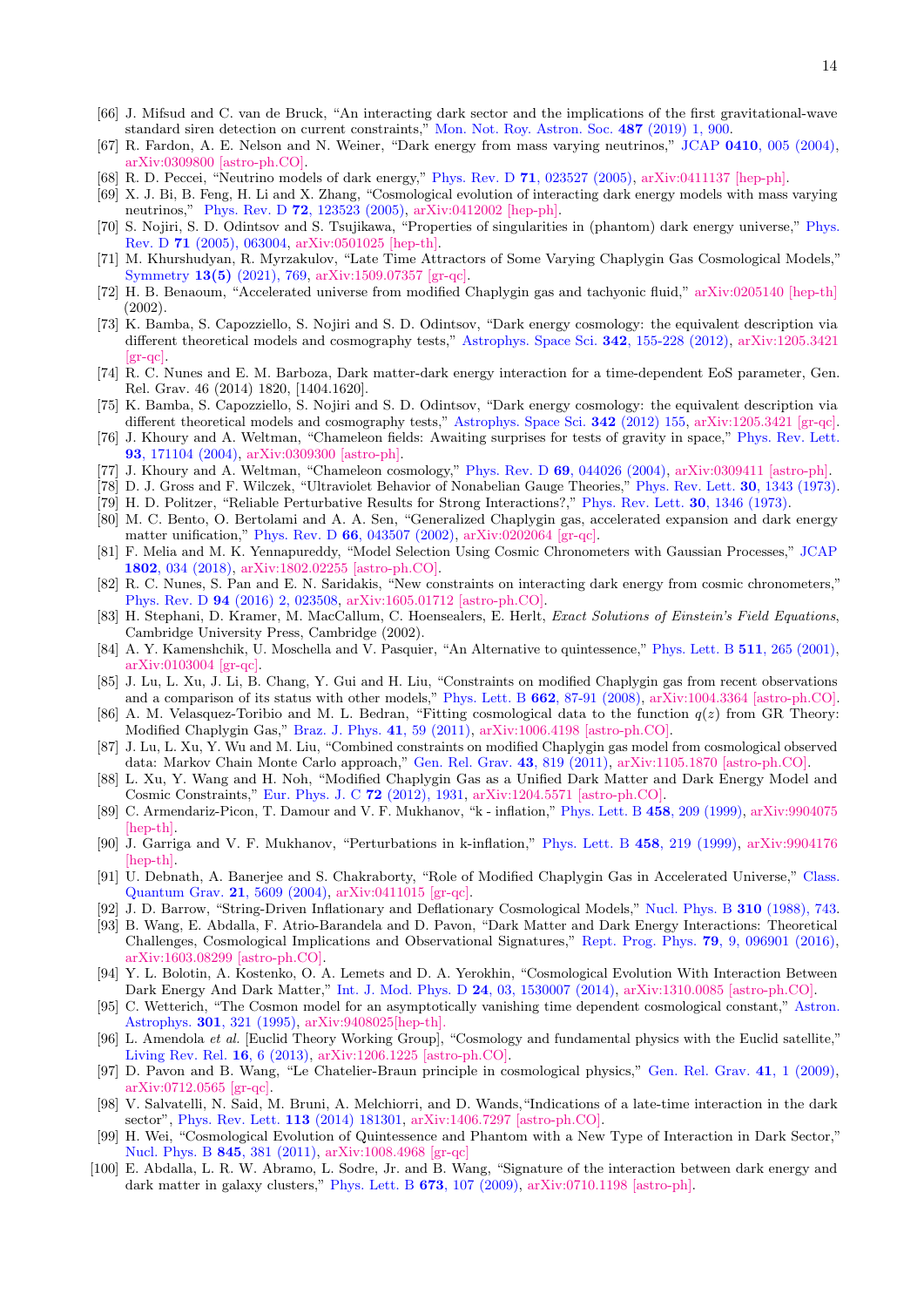- <span id="page-14-0"></span>[101] E. Abdalla, L. R. Abramo and J. C. C. de Souza, "Signature of the interaction between dark energy and dark matter in observations," Phys. Rev. D 82[, 023508 \(2010\),](https://www.doi.org/10.1103/PhysRevD.82.023508) [arXiv:0910.5236 \[gr-qc\].](http://arxiv.org/abs/arXiv:0910.5236)
- <span id="page-14-1"></span>[102] M. B. Hoffman, "Cosmological constraints on a dark matter - dark energy interaction," (2003), [arXiv:0307350](http://arxiv.org/abs/astro-ph/0307350) [\[astro-ph\].](http://arxiv.org/abs/astro-ph/0307350)
- <span id="page-14-2"></span>[103] C. G. Boehmer, G. Caldera-Cabral, R. Lazkoz and R. Maartens, "Dynamics of dark energy with a coupling to dark matter," Phys. Rev. D 78[, 023505 \(2008\),](https://www.doi.org/10.1103/PhysRevD.78.023505) [arXiv:0801.1565 \[gr-qc\].](http://arxiv.org/abs/arXiv:0801.1565)
- <span id="page-14-4"></span>[104] F. Arevalo, A. P. R. Bacalhau and W. Zimdahl, "Cosmological dynamics with non-linear interactions," [Class. Quant.](https://www.doi.org/10.1088/0264-9381/29/23/235001) Grav. 29[, 235001 \(2012\),](https://www.doi.org/10.1088/0264-9381/29/23/235001) [arXiv:1112.5095 \[astro-ph.CO\].](https://arxiv.org/abs/1112.5095)
- <span id="page-14-5"></span>[105] D. Wands, J. De-Santiago and Y. Wang, "Inhomogeneous vacuum energy," [Class. Quant. Grav.](https://www.doi.org/10.1088/0264-9381/29/14/145017) 29, 145017 (2012), [arXiv:1203.6776 \[astro-ph.CO\].](https://arxiv.org/abs/1203.6776)
- <span id="page-14-6"></span>[106] T. Holsclaw, U. Alam, B. Sanso, H. Lee, K. Heitmann, S. Habib and D. Higdon, "Nonparametric Dark Energy Reconstruction from Supernova Data," [Phys. Rev. Lett.](https://www.doi.org/10.1103/PhysRevLett.105.241302) 105, 241302 (2010), [arXiv:1011.3079 \[astro-ph.CO\].](http://arxiv.org/abs/arXiv:1011.3079)
- <span id="page-14-3"></span>[107] M. J. Zhang and J. Q. Xia, "Test of the cosmic evolution using Gaussian processes," JCAP 1612 [\(2016\) 005,](https://www.doi.org/10.1088/1475-7516/2016/12/005) [arXiv:1606.04398 \[astro-ph.CO\].](http://arxiv.org/abs/arXiv:1606.04398)
- <span id="page-14-7"></span>[108] M. Seikel, C. Clarkson, and M. Smith, "Reconstruction of dark energy and expansion dynamics using Gaussian processes", JCAP 06[, 036 \(2012\),](https://iopscience.iop.org/article/10.1088/1475-7516/2012/06/036) [arXiv:1204.2832 \[astro-ph.CO\].](https://arxiv.org/abs/1204.2832)
- <span id="page-14-8"></span>[109] T. Holsclaw, U. Alam, B. Sanso, H. Lee, K. Heitman, S. Habib, D. Higdon, "Nonparametric reconstruction of the dark energy equation of state", Phys. Rev. D  $82$ [, 103502 \(2010\),](https://journals.aps.org/prd/abstract/10.1103/PhysRevD.82.103502) [arXiv:1009.5443 \[astro-ph.CO\].](https://arxiv.org/abs/1009.5443)
- [110] S. Yahya, M. Seikel, C. Clarkson, R. Maartens and M. Smith, "Null tests of the cosmological constant using supernovae," Phys. Rev. D 89[, 2, 023503 \(2014\),](https://www.doi.org/10.1103/PhysRevD.89.023503) [arXiv:1308.4099 \[astro-ph.CO\].](http://arxiv.org/abs/arXiv:1308.4099)
- <span id="page-14-13"></span>[111] M. Seikel, S. Yahya, R. Maartens and C. Clarkson, "Using H(z) data as a probe of the concordance model," [Phys.](https://www.doi.org/10.1103/PhysRevD.86.083001) Rev. D 86[, 083001 \(2012\),](https://www.doi.org/10.1103/PhysRevD.86.083001) [arXiv:1205.3431 \[astro-ph.CO\].](http://arxiv.org/abs/1205.3431)
- <span id="page-14-9"></span>[112] R. von Marttens, V. Marra, L. Casarini, J. Gonzalez and J. Alcaniz," Null test for interactions in the dark sector," Phys. Rev. D 99 [\(2019\) no.4, 043521,](https://www.doi.org/10.1103/PhysRevD.99.043521) [arXiv:1812.02333 \[astro-ph.CO\].](http://arxiv.org/abs/1812.02333)
- <span id="page-14-10"></span>[113] V. C. Busti and C. Clarkson, "Dodging the dark matter degeneracy while determining the dynamics of dark energy," JCAP 1605[, 008 \(2016\),](https://www.doi.org/10.1088/1475-7516/2016/05/008) [arXiv:1505.01821 \[astro-ph.CO\].](http://arxiv.org/abs/arXiv:1505.01821)
- [114] R. G. Cai and Q. Su, "On the Dark Sector Interactions," Phys. Rev. D 81[, 103514 \(2010\),](https://www.doi.org/10.1103/PhysRevD.81.103514) [arXiv:0912.1943](http://arxiv.org/abs/arXiv:0912.1943) [\[astro-ph.CO\].](http://arxiv.org/abs/arXiv:0912.1943)
- <span id="page-14-11"></span>[115] R. von Marttens, L. Casarini, D. Mota and W. Zimdahl, "Cosmological constraints on parametrized interacting dark energy," [Phys. Dark Univ.](https://www.doi.org/10.1016/j.dark.2018.10.007) 23 (2019), 100248, [arXiv:1807.11380 \[astro-ph.CO\].](http://arxiv.org/abs/1807.11380)
- <span id="page-14-12"></span>[116] W. H. Press, B. P. Flannery, S. A. Teukolsky, W. T. Vetterling, "Numerical Recipes in C: The Art of Scientific Computing, 2nd edition, Cambridge University Press (1992).
- <span id="page-14-14"></span>[117] M. K. Yennapureddy, F. Melia, "Cosmological Tests With Strong Gravitational Lenses using Gaussian Processes," [Eur. Phys. Jour. C](https://link.springer.com/article/10.1140/epjc/s10052-018-5746-8) 78 (2018), 258, [arXiv:1803.06851 \[astro-ph.CO\].](https://arxiv.org/abs/1803.06851)
- <span id="page-14-15"></span>[118] D. W. Hogg, J. Bovy, D. Lang, "Data analysis recipes: Fitting a model to data," [arXiv:1008.4686 \[astro-ph.IM\].](https://arxiv.org/abs/1008.4686)
- <span id="page-14-16"></span>[119] M. Moresco, R. Jimenez, L. Verde, A. Cimatti, L. Pozzetti, C. Maraston, and D. Thomas, "Constraining the time evolution of dark energy, curvature and neutrino properties with cosmic chronometers," JCAP 12[, 039 \(2016\),](https://iopscience.iop.org/article/10.1088/1475-7516/2016/12/039) [arXiv:1604.00183 \[astro-ph.CO\].](https://arxiv.org/abs/1604.00183)
- <span id="page-14-17"></span>[120] H. Li, W. Yang, L. Gai, "Astronomical bounds on the modified Chaplygin gas as a unified dark fluid model," [A&A](https://www.aanda.org/articles/aa/abs/2019/03/aa33836-18/aa33836-18.html) 623[, A28 \(2019\).](https://www.aanda.org/articles/aa/abs/2019/03/aa33836-18/aa33836-18.html)
- <span id="page-14-18"></span>[121] J. -B. Chen, Z. -Q. Liu, and L. Xing, "Cosmological constraints on the variable modified Chaplygin gas model by using MCMC approach," IJMPD 24[, 1550059 \(2015\).](https://www.worldscientific.com/doi/abs/10.1142/S0218271815500595)
- <span id="page-14-19"></span>[122] R. M. Wald, General Relativity, The University of Chicago Press (1984).
- <span id="page-14-20"></span>[123] R. R. Caldwell, "A Phantom menace?," [Phys. Lett. B](https://www.doi.org/10.1016/S0370-2693(02)02589-3) 545, 23 (2002), [arXiv:9908168 \[astro-ph\].](https://arxiv.org/abs/astro-ph/9908168)
- [124] D. Tretyakova, B. Latosh and S. Alexeyev, "Wormholes and naked singularities in Brans-Dicke cosmology," [Class.](https://www.doi.org/10.1088/0264-9381/32/18/185002) Quant. Grav. 32 [\(2015\) 18, 185002,](https://www.doi.org/10.1088/0264-9381/32/18/185002) [arXiv:1504.06723 \[gr-qc\].](https://arxiv.org/abs/1504.06723)
- [125] S. Capozziello, S. Nojiri and S. Odintsov, "Unified phantom cosmology: Inflation, dark energy and dark matter under the same standard," Phys. Lett. B 632 [\(2006\), 597-604,](https://www.doi.org/10.1016/j.physletb.2005.11.012) [arXiv:0507182 \[hep-th\].](https://arxiv.org/abs/hep-th/0507182)
- [126] S. Nojiri and S. D. Odintsov, "Unifying phantom inflation with late-time acceleration: Scalar phantom-non-phantom transition model and generalized holographic dark energy," [Gen. Rel. Grav.](https://www.doi.org/10.1007/s10714-006-0301-6) 38 (2006), 1285, [arXiv:0506212 \[hep-th\].](https://arxiv.org/abs/hep-th/0506212)
- [127] S. Nojiri, S. D. Odintsov and H. Stefancic, "On the way from matter-dominated era to dark energy universe," [Phys.](https://www.doi.org/10.1103/PhysRevD.74.086009) Rev. D 74 [\(2006\), 086009,](https://www.doi.org/10.1103/PhysRevD.74.086009) [arXiv:0608168 \[hep-th\].](https://arxiv.org/abs/hep-th/0608168)
- <span id="page-14-21"></span>[128] M. Setare, J. Sadeghi and A. Amani, "From inflation to acceleration, with phantom and canonical scalar fields in non-flat universe," [Phys. Lett. B](https://www.doi.org/10.1016/j.physletb.2008.07.087) 666 (2008), 288.
- <span id="page-14-22"></span>[129] C. Wetterich, "Cosmology and the Fate of Dilatation Symmetry," [Nucl. Phys. B](https://www.doi.org/10.1016/0550-3213(88)90193-9) 302, 668 (1988), [arXiv:1711.03844](http://arxiv.org/abs/arXiv:1711.03844) [\[hep-th\].](http://arxiv.org/abs/arXiv:1711.03844)
- [130] B. Ratra and P. J. E. Peebles, "Cosmological Consequences of a Rolling Homogeneous Scalar Field," [Phys. Rev. D](https://www.doi.org/10.1103/PhysRevD.37.3406) 37[, 3406 \(1988\).](https://www.doi.org/10.1103/PhysRevD.37.3406)
- <span id="page-14-23"></span>[131] T. Chiba, T. Okabe and M. Yamaguchi, "Kinetically driven quintessence," Phys. Rev. D 62[, 023511 \(2000\),](https://www.doi.org/10.1103/PhysRevD.62.023511) [arXiv:9912463 \[astro-ph\].](http://arxiv.org/abs/astro-ph/9912463)
- <span id="page-14-24"></span>[132] D. M. Xia and S. Wang, "Constraining interacting dark energy models with latest cosmological observations," [Mon.](https://www.doi.org/10.1093/mnras/stw2073) [Not. Roy. Astron. Soc.](https://www.doi.org/10.1093/mnras/stw2073) 463 (2016) no.1, 952-956, [arXiv:1608.04545 \[astro-ph.CO\]](http://arxiv.org/abs/1608.04545)
- <span id="page-14-25"></span>[133] C. Armendariz-Picon, V. F. Mukhanov, and P. G. Steinhardt, "Essentials of k-essence," [Phys. Rev. D](https://journals.aps.org/prd/abstract/10.1103/PhysRevD.63.103510) 63 (2001) [103510,](https://journals.aps.org/prd/abstract/10.1103/PhysRevD.63.103510) [arXiv:0006373 \[astro-ph\].](https://arxiv.org/abs/astro-ph/0006373)
- <span id="page-14-26"></span>[134] V. F. Mukhanov, H. A. Feldmann, and R. H. Brandenberger, "Theory of cosmological perturbations," [Phys. Rep.](https://www.sciencedirect.com/science/article/abs/pii/037015739290044Z?via%3Dihub) 215 [\(1992\) 203.](https://www.sciencedirect.com/science/article/abs/pii/037015739290044Z?via%3Dihub)
- <span id="page-14-27"></span>[135] D. Bini, A. Geralico, D. Gregoris, S. Succi, "Scalar Field Inflation and Shan-Chen Fluid Models," [Phys. Rev. D](https://journals.aps.org/prd/abstract/10.1103/PhysRevD.90.044021) 90